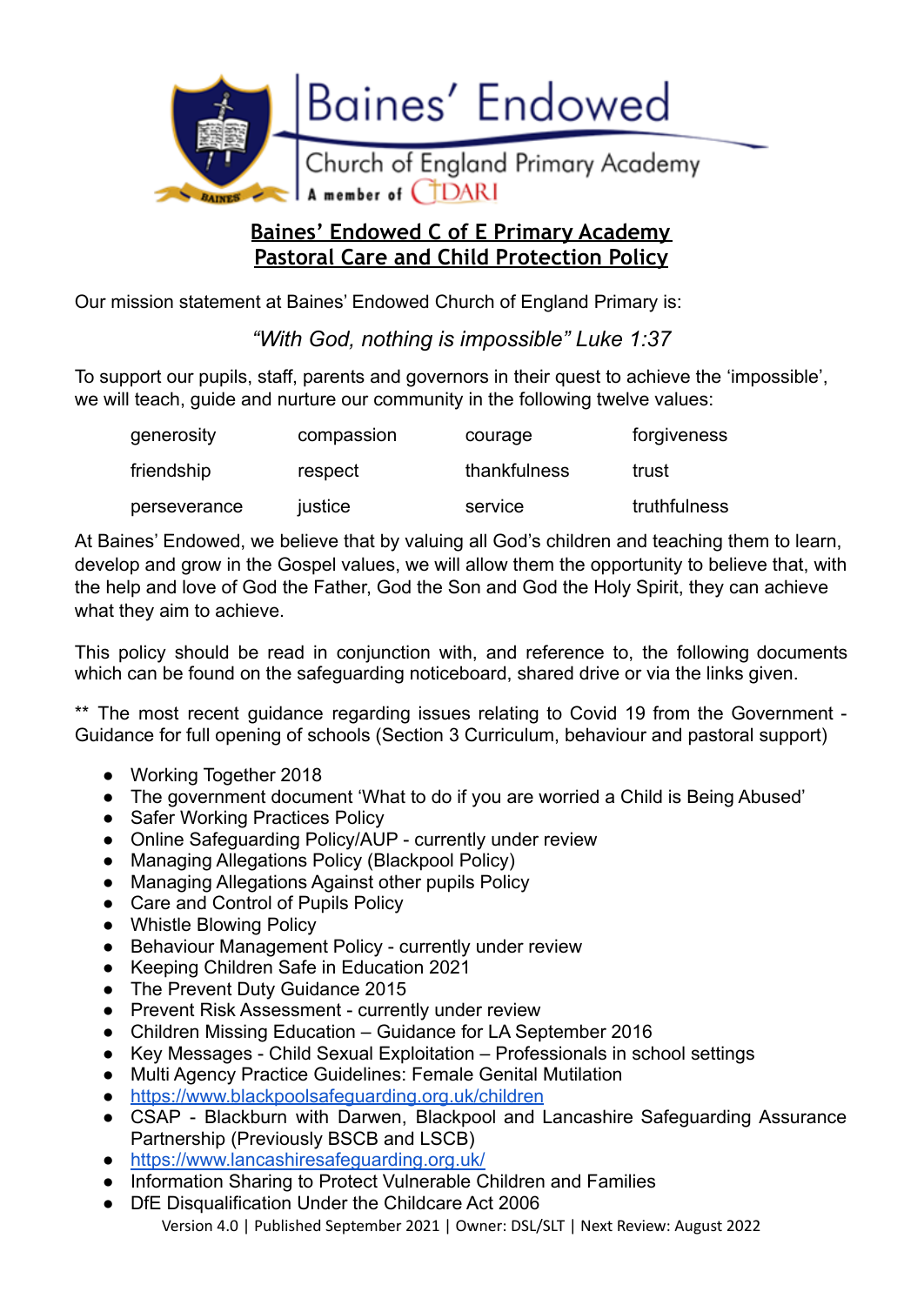- UKCCIS Responding to Sexting in Schools
- Revised Neglect Strategy GCP2
- Working Well with Children and Families in Lancashire
- <https://www.lancashiresafeguarding.org.uk/>
- Preventing Youth Violence and Gang Involvement
- When to call the police
- Mental Health and Behaviour in Schools
- Statutory Guidance: Relationships Education Relationships and Sex Education (RSE) and Health Education
- RSE Policy
- Home visiting Policy currently under review
- **DATA Protection Act and GDPR**
- Sexual Violence and Sexual Harassment between children in Schools and Colleges
- Blackpool Early Years Safeguarding guidance September 2021

KCSIE 2021 defines safeguarding as;

### **Safeguarding and promoting the welfare of children** is defined as:

- Protecting children from maltreatment;
- Preventing impairment of children's mental and physical health or development;
- Ensuring that children grow up in circumstances consistent with the provision of safe and effective care;
- Taking action to enable all children to have the best outcomes.

**Child Protection** is a part of safeguarding and promoting welfare. This refers to the activity that is undertaken to protect specific children who are suffering, or are likely to suffer, significant harm including the potential for peer on peer abuse, child sexual exploitation (CSE), child criminal exploitation (CCE), honour based abuse (HBA) and female genital mutilation (FGM).

Effective child protection is essential as part of wider work to safeguard and promote the welfare of children. However, all agencies and individuals should aim to proactively safeguard and promote the welfare of children so that the need for action to protect children from harm is reduced.

All procedures within this policy are in keeping with all of the above.

## **Philosophy**

In order to maximise the potential for effective Pastoral Care and Child Protection procedures it is vital that there is one coherent policy and consistent procedures. This policy is to enable everyone to work for and in the best interests of all children within Baines' Endowed Primary Academy.

We believe it is of paramount importance that we protect and care for all the members of our school community at all times.

Pastoral care, safeguarding and child protection is the responsibility of **all** adults involved in our community, employees, students and volunteers, representatives of other agencies and governors.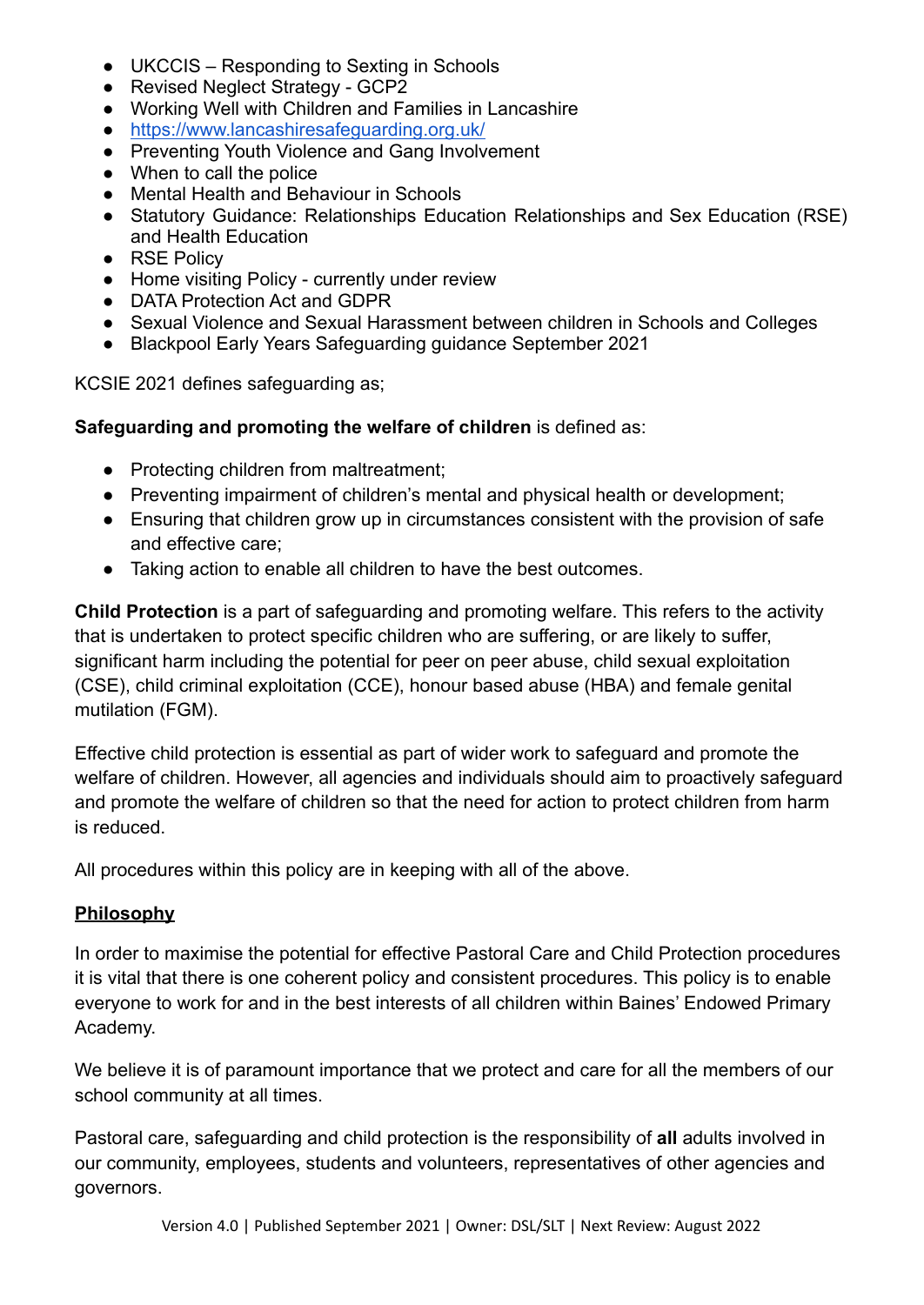Pastoral care is concerned with promoting the moral, social, physical and emotional well-being of children. This is best achieved in an environment in which children can grow in confidence, personal awareness and in self-esteem. Pastoral care incorporates Child Protection.

Child Protection is concerned with protecting from, being alert to and making appropriate responses to, the possibilities of child abuse. Proactive pastoral care of children helps to strengthen a child's ability to prevent and/or report abuse.

## **Aims**

- To provide a caring and secure environment in which all children feel respected and valued.
- To enhance each child's ability to ensure their own protection.
- To support and guide children who encounter difficulties, academic, physical, emotional, social or personal.
- To protect children from any form of abuse, including peer abuse.
- To protect staff from wrongful allegations of abuse.
- To respond appropriately and effectively to concerns regarding a child's safety and security
- To develop parents' understanding of the school's role in terms of safeguarding, pastoral care and child protection.
- To have appropriate filters and monitoring systems to protect learners from harmful online materials.
- To ensure that children do not use the internet on their own/unsupervised.
- To support appropriate use of online learning at home. (See ANNEX C KCSIE)

# **Content and Methodology – Pastoral Care**

We adopt safer recruitment and selection procedures for all staff and volunteers. All persons who work directly with children have enhanced DBS clearance. Partner agencies are required to operate similarly safe procedures and provide evidence of such.

Child Protection training is provided for staff on an annual basis, at least, in the form of policy updates. Level 1 training for all staff and governors and level 2 for the Designated Safeguarding Leads, CP governor and other senior staff is provided externally, in person if possible, when required (every 2 years) although they will update/refresh skills and knowledge at least annually. Weekly briefings, training updates and quizzes will be provided for school staff via meetings, e-mail and staff notice boards.

A designated member of staff will be available at all times that the school is open in order that staff can raise any concerns.

Close contact with parents is promoted throughout the school. As well as formal parental consultation procedures we promote informal parental involvement in a variety of ways. Parents are constantly encouraged to discuss with school staff any concerns they have regarding their child, whether academic, social, medical or developmental.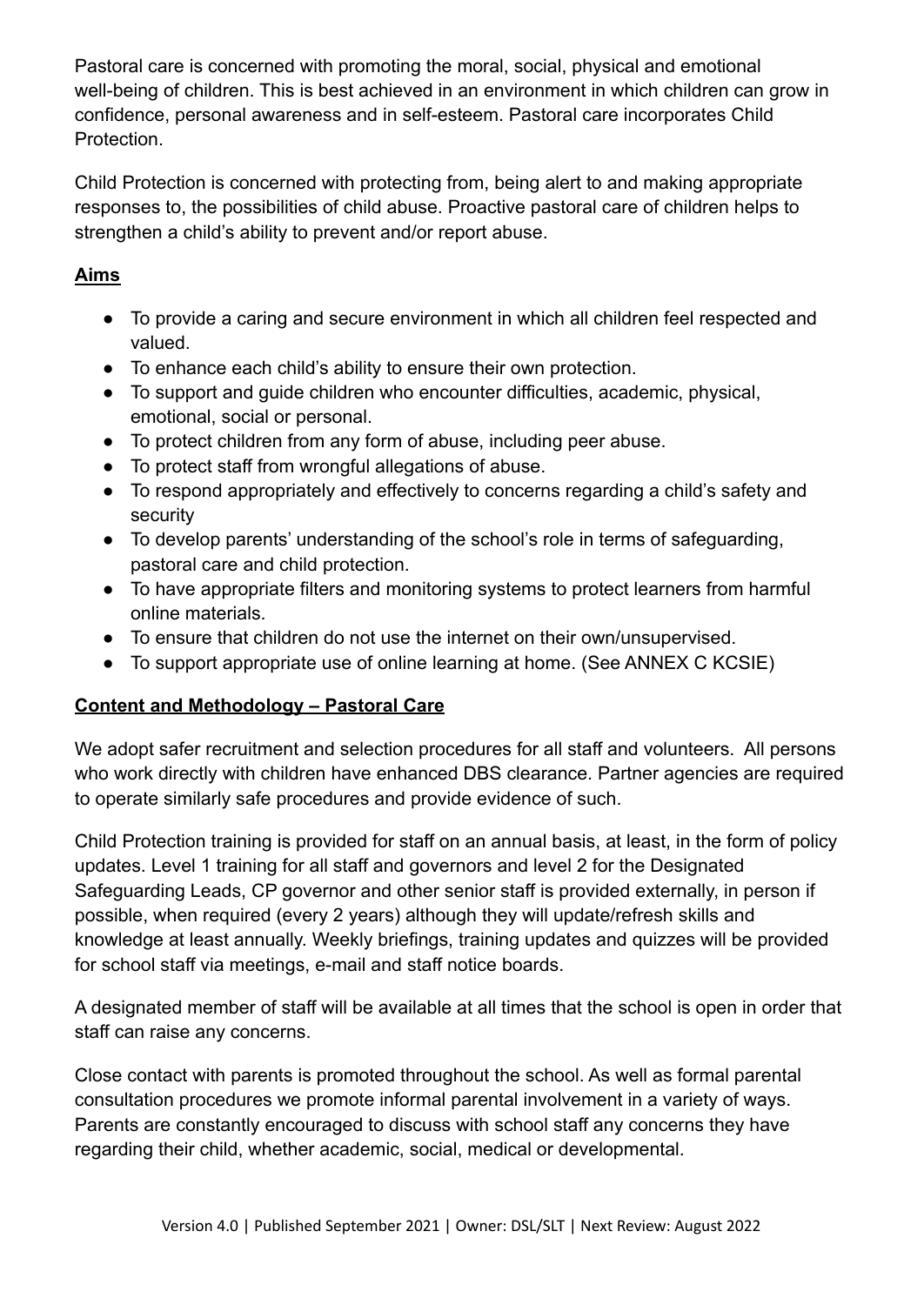Children's self esteem and confidence is actively promoted through well planned learning experiences provided in the school and EYFS (Nursery), and through the positive interactions throughout the school/EYFS (Nursery). It is important that children learn what is acceptable and unacceptable behaviour towards themselves or others and what to do in those situations. At Baines' we endeavour to maintain an environment and ethos where children feel safe and able to express concerns.

KCSIE (Paragraph 18) states 'All staff should be able to reassure victims that they are being taken seriously and that they will be supported and kept safe. A victim should never be given the impression that they are creating a problem by reporting abuse, sexual violence or sexual harassment. Nor should a victim ever be made to feel ashamed for making a report.'

At the end of the academic year class teachers update the children's new teachers with any relevant pastoral care details. A Designated Safeguarding Lead checks the information and also passes on any relevant safeguarding information to the next teacher with advice as to any necessary action the teacher needs to take over the coming year. Transition of EYFS (Nursery) information is undertaken in the same way both from room to room and EYFS (Nursery) to school.

Year 6 teachers discuss relevant information with the secondary liaison teachers and, where necessary, written/electronic records are passed, in person wherever possible, on to the appropriate school. The Designated Safeguarding Lead is involved in these discussions for all children for whom there is a current CP/pastoral concern.

When children in other year groups leave school, the class teacher is responsible for ensuring that the class records are completed and passed onto the office to be forwarded to the child's new school. The office staff inform the Designated Safeguarding Lead of any children leaving so that they can liaise with the new school and pass on any relevant information (in person wherever possible or by confidential, signed for mail). Transfer of documentation forms will be signed by the receiving school and retained by Baines' along with a copy of the chronology and My Concern profile. Refer to CME (Children Missing from Education) procedure should a child leave the school and not arrive at their new school.

When new children arrive at the school the Designated Safeguarding Lead reads the children's files, retains any confidential information of a safeguarding nature, then passes them, along with any other relevant information to the class teacher.

#### **Children Missing Education (see also Attendance Policy)**

Children going missing, particularly repeatedly, can act as a warning sign of a range of safeguarding possibilities. (Further information in KCSIE 2021 Annex A)

When children are added to the admissions register, the school must record the expected start date of the pupil. If the young person does not arrive on the start date, the school should contact the local authority at the earliest opportunity.

For admissions to the school, apart from at the "start of the school's youngest year", schools are required to notify the local authority "within five days when a pupil's name is added to the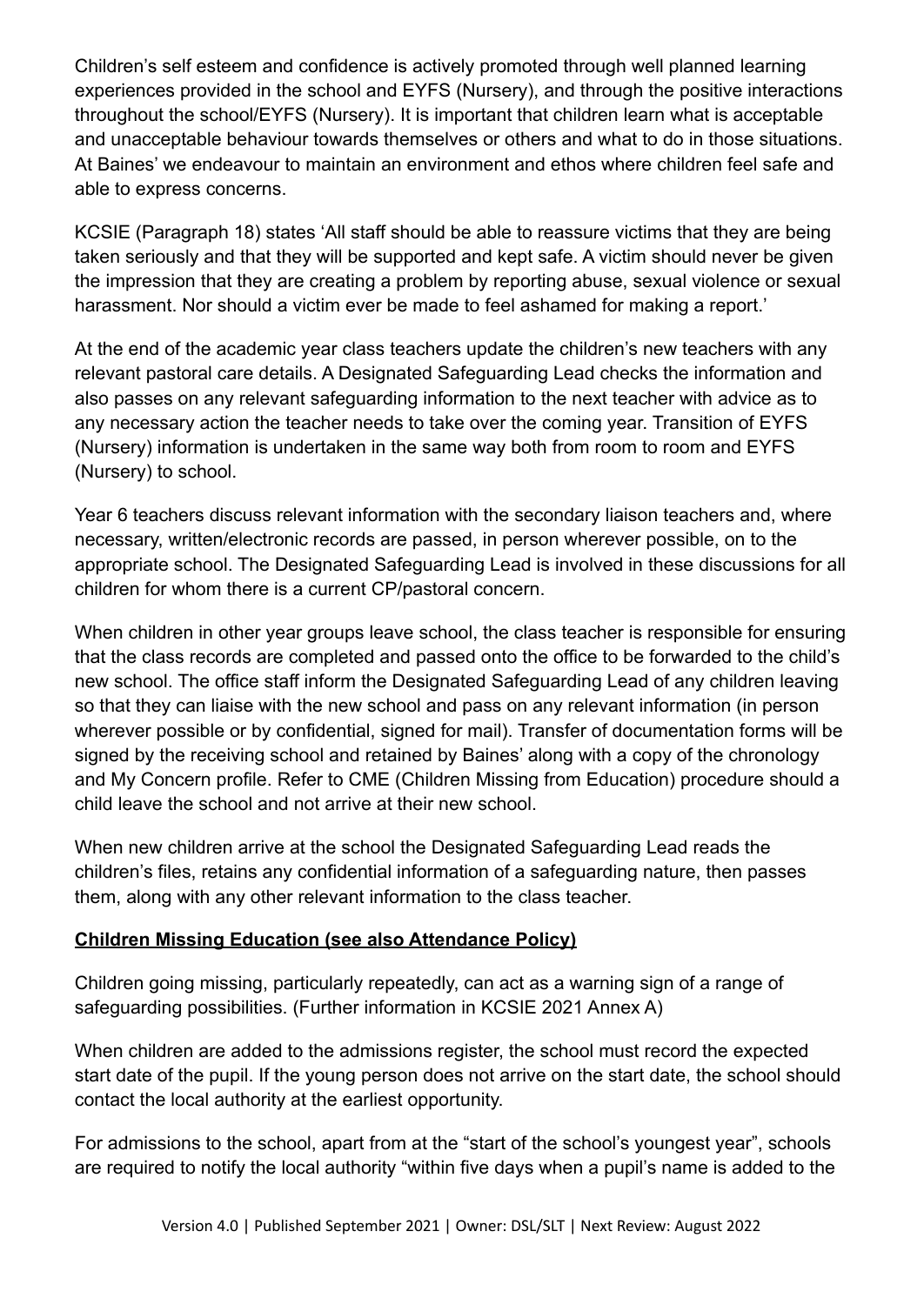admission register and provide all the information held within the admission register about the pupil".

## *Pupils whose name is deleted from the school roll*

When a pupil leaves the school, the admission register must also record:

- the name of the pupil's new school; and
- the expected start date at the new school

The school must inform the local authority and supply the following information:

- the full name of the pupil:
- the full name and address of any parent with whom the pupil lives;
- at least one telephone number of the parent with whom the pupil lives;
- if applicable, the full name and address of the parent with whom the pupil is going to live, and the date the pupil is expected to start living there;
- the name of pupil's destination school and the pupil's expected start date there, if applicable; and
- the grounds under which the pupil's name is to be deleted from the admission register

\*\* For those children who are known to be 'Traveller Children' schools must check their location after 5 days of not returning to school and inform the LA.

#### **Content and Methodology – Child Protection**

**All staff, that is everyone in the School (including any supply staff), have a duty to protect children and report / record their concerns.** In order to do this effectively they need to fully understand and follow the procedures within the policy. **All staff should be vigilant at all times in order to recognise changes in the behaviour, demeanour and/or physical appearance of the children along with any suspicious behaviour by other adults working with the children. This is of particular importance throughout the EYFS, and for those children with special educational needs or disabilities, where they may not be able to communicate verbally themselves or for whom there may be additional barriers that exist when recognising signs of abuse or neglect. These groups of children are particularly at high risk due to these barriers. Any such changes or suspicious behaviours should immediately be brought to the attention of the CP Designated Safeguarding Lead (see also Managing Allegations Policy).**

**Staff should also be aware of the need for contextual safeguarding in that external factors in a child's life (extra familial) such as their peers and experiences outside of the home may have an impact on the child's behaviour. Referrals/concerns reported should include as much information as possible to enable social care to make full assessments. It should also be recognised that some children are exposed to familial and wider familial abuse - much abuse is inflicted by someone the child knows.**

**Staff who undertake home visits of any sort must also be vigilant during the visits and undertake continual dynamic risk assessments with regards to the physical environment, family dynamics and other factors such as smoking, animals in the**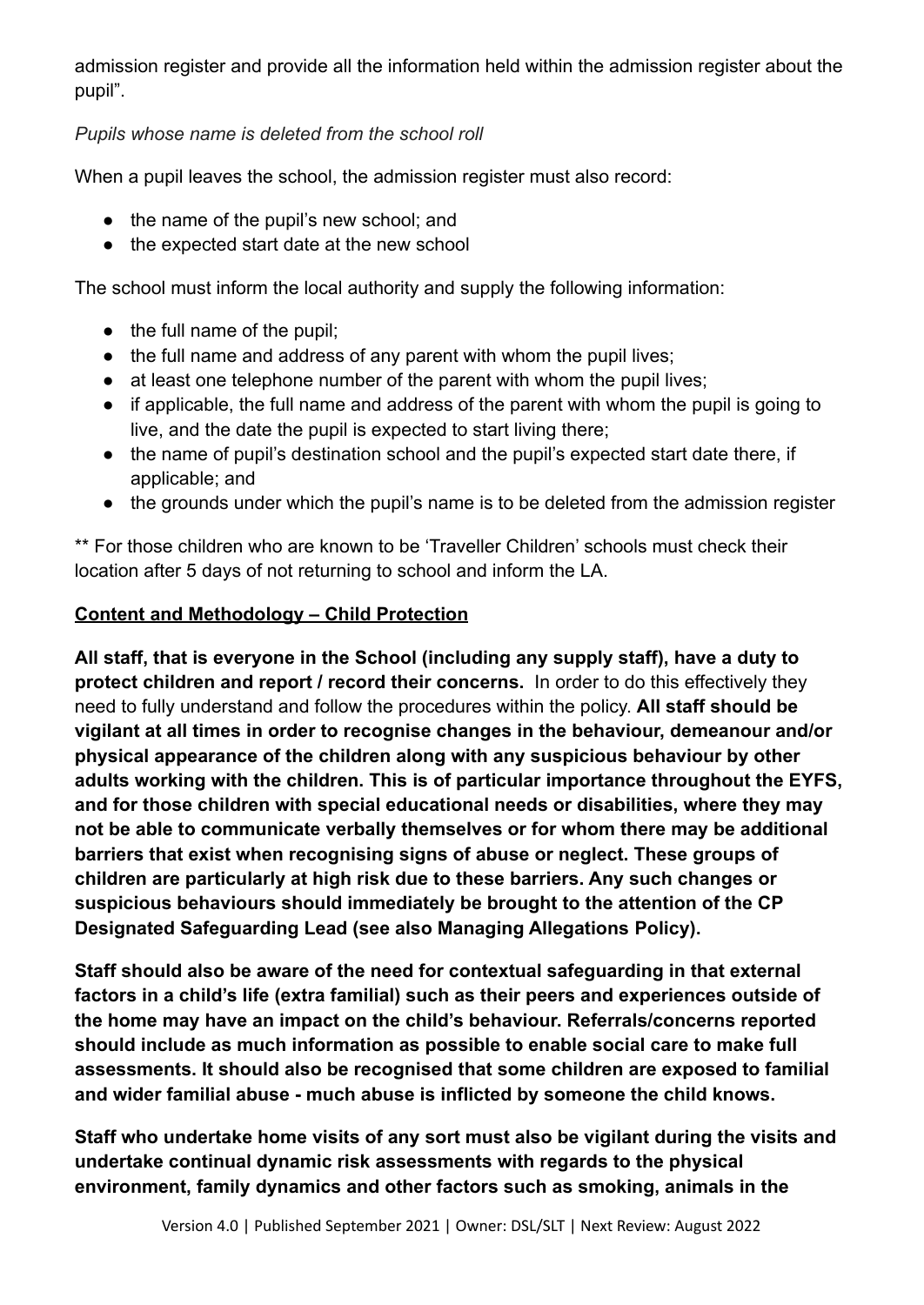**property and the risk factors associated with other visitors to the property. If there is known information about a person living at an address to be visited this would be recognised as a joint visit being required. Lone visiting/home visiting procedure to be followed by staff for their own safeguarding.**

**In order to protect children further, the use of mobile phones and cameras is regulated. Staff are not permitted to use personal mobile phones or cameras of any sort in school or EYFS (Nursery). In exceptional circumstances when a school phone or camera is unavailable, staff may use their own but images must be downloaded immediately on return to school and deleted from the device in the presence of a witness. For further explanation and procedures see Safer Working Practices Policy.**

The school's role in child protection is three-fold:

- to develop children's self confidence and self esteem so that the possibility of them being abused is reduced and their ability and willingness to report abuse is enhanced.
- to monitor children's behaviour/demeanor for indications of abuse.
- to act as channels of communication between children, families and the agencies whose role it is to investigate and take action where there is a possibility of abuse.

Staff, governors and any volunteers deemed to need it, access the Child Protection training, provided either online or by the relevant safeguarding board. The Designated Safeguarding Leads, CP governor and other senior staff will access Level 2 (multi-agency) training and all other staff and governors Level 1. In addition to this some staff will access other more specific training to support their roles such as core group training and CSE training.

The Child Protection Designated Safeguarding Leads, Child Protection Governor and other relevant staff/colleagues are named in the procedures section 1.

The Child Protection Designated Safeguarding Leads are responsible for assessing (triaging) the information regarding a child protection concern, for making the decision regarding referral, for making the referral and for maintaining appropriate records regarding the concern. Before any of the persons authorised makes a referral they must make every effort to contact the head teacher and discuss the issue with them, if that proves not to be possible they must report the referral to them at the earliest opportunity.

\*\* Should a child be resident in Lancashire, or any other authority, the referrer will refer to Lancashire Social Care, or the relevant authority's social care department, rather than Blackpool (See Procedures Section 1 for contact details)

#### **The Prevent Duty**

As a result of new duties placed on school by the Counter Terrorism and Security Act 2015, all staff in the exercise of their duties have to show "due regard to the need to prevent people from being drawn into terrorism" This is known as the Prevent Duty.

Terrorism is defined as;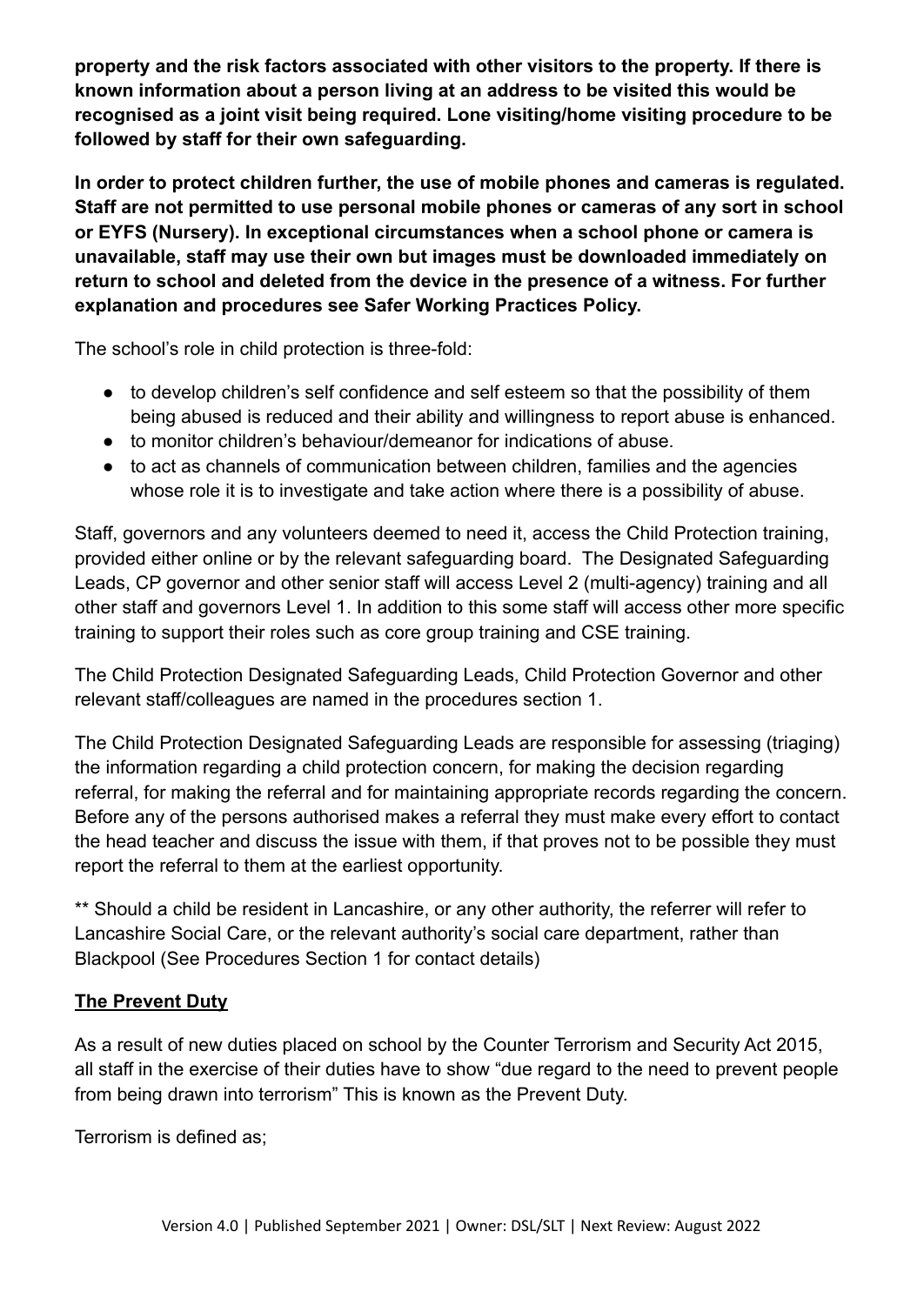'An action that endangers or causes serious violence to a person/people; causes serious damage to property; or seriously interferes with or disrupts an electronic system. The use or threat must be designed to influence the government or to intimidate the public and is made for the purpose of advancing political, religious or ideological cause (Section 1 of the Terrorism Act 2000)'

This means school must:

- Assess the risk of children being drawn into terrorism, including support for extremist ideas that are part of terrorist ideology.
- Have clear procedures in place for protecting children at risk of radicalisation, including when it is appropriate to refer to the Channel programme.
- Ensure all staff have had the relevant training (WRAP/Channel) to fulfil the Prevent Duty.

This means that adults must:

- Through PSHCE and classroom ethos build an environment where children can discuss sensitive issues or things that concern them.
- Be alert to changes in children's behaviour which could indicate they may be in need of help or protection, including but not exclusively any comments they make.
- Follow general safeguarding processes in terms of passing on concerns to the Designated Safeguarding Leads.

The designated governor for Child Protection (Lindsey Taylor) is responsible for liaising with the Child Protection Designated Safeguarding Leads over matters concerning child protection, and reporting to governors annually.

# **CSE (Child Sexual Exploitation) / CCE (Child Criminal Exploitation)**

PSHE and other curriculum policies provide the basic platforms to ensure that the children are given the support to respect themselves and others along with standing up for themselves and as a result developing the skills to protect themselves. At Baines' we keep up to date with the latest advice and guidance to assist in addressing specific issues. Staff are supported to recognise symptoms in relation to such issues and include them in an age appropriate and preventative way through the curriculum.

Where a Child or Young Person is identified as being at risk of Child Sexual Exploitation/Child Criminal Exploitation a practitioner should look to initiate an Early Help Assessment if one is not already in place and apply the Continuum of Need. To support the practitioner to identify the level of risk, it is recommended that the practitioner completes the Child Sexual Exploitation Screening Tool. The tool distinguishes between 3 levels to indicate the level of seriousness. For risk assessed as medium practitioners should contact the Early Help Hub for access to therapeutic support as part of their Early Help Action Plan. Or in the case of CCE complete a CE1 referral form (last section of Request for Support Form) for escalation as appropriate.

# **CSE** Paragraphs 36-39 KCSIE and Annex B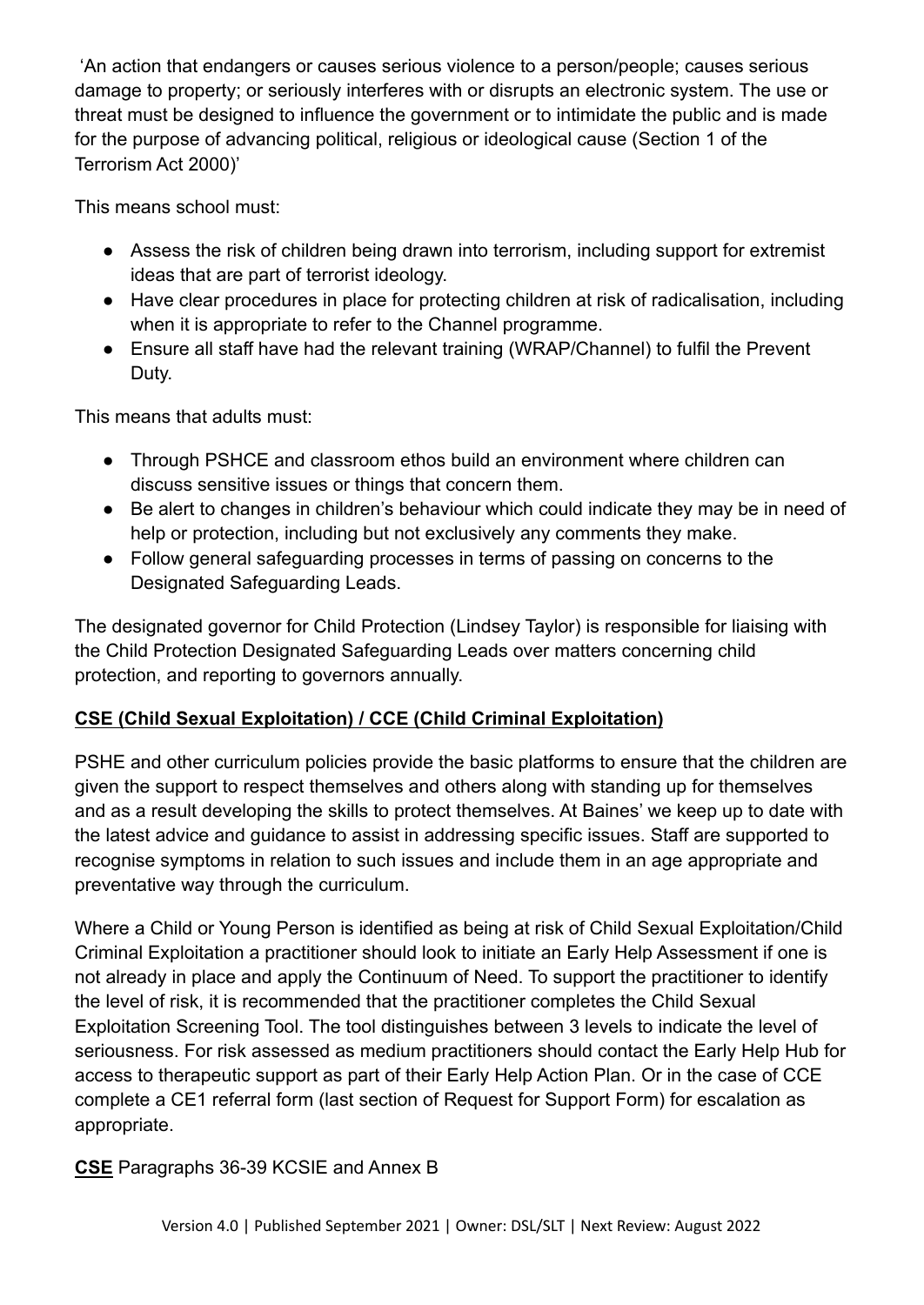'Sexual exploitation of children and young people under 18 involves exploitative situations, contexts and relationships where young people (or a third person or persons) receive 'something' (e.g. food, accommodation, drugs, alcohol, cigarettes, affection, gifts, money) as a result of them performing, and/or another or others performing on them, sexual activities. Child sexual exploitation can occur through the use of technology without the child's immediate recognition; for example, being persuaded to post sexual images on the Internet/mobile phones without immediate payment or gain. In all cases, those exploiting the child/young person have power over them by virtue of their age, gender, intellect, physical strength and/or economic or other resources. Violence, coercion and intimidation are common, involvement in exploitative relationships being characterised in the main by the child or young person's limited availability of choice resulting from their social/economic and/or emotional vulnerability'.

### **Signs and symptoms of CSE**

Sexual exploitation can be very difficult to identify. Warning signs can easily be mistaken for 'normal' teenage behaviour.

Young people who are being sexually exploited may:

- go missing from home, care or education.
- be involved in abusive relationships, intimidated and fearful of certain people or situations
- hang out with groups of older people, or antisocial groups, or with other vulnerable peers
- associate with other young people involved in sexual exploitation
- get involved in gangs, gang fights, gang membership
- have older boyfriends or girlfriends
- spend time at places of concern, such as hotels or known brothels
- not know where they are, because they have been moved around the country
- be involved in petty crime such as shoplifting
- have unexplained physical injuries
- have a changed physical appearance, for example lost weight.

#### **CCE** Paragraphs 32-35 KCSIE and Annex B

Child criminal exploitation is a growing issue where gangs target vulnerable children to get them to carry out criminal activity. This type of exploitation is the act of using a minor child for profit, labour, sexual gratification, or some other personal or financial advantage. Children who have been exploited and or trafficked should be treated as victims and not criminals. How children are exploited may be a different experience for boys and girls and the indicators may also be different.

#### **Serious violence** Paragraphs 51 and 52 KCSIE

Staff need to know the indicators that may signal that children are at risk from, or are involved with, serious violent crime. These include: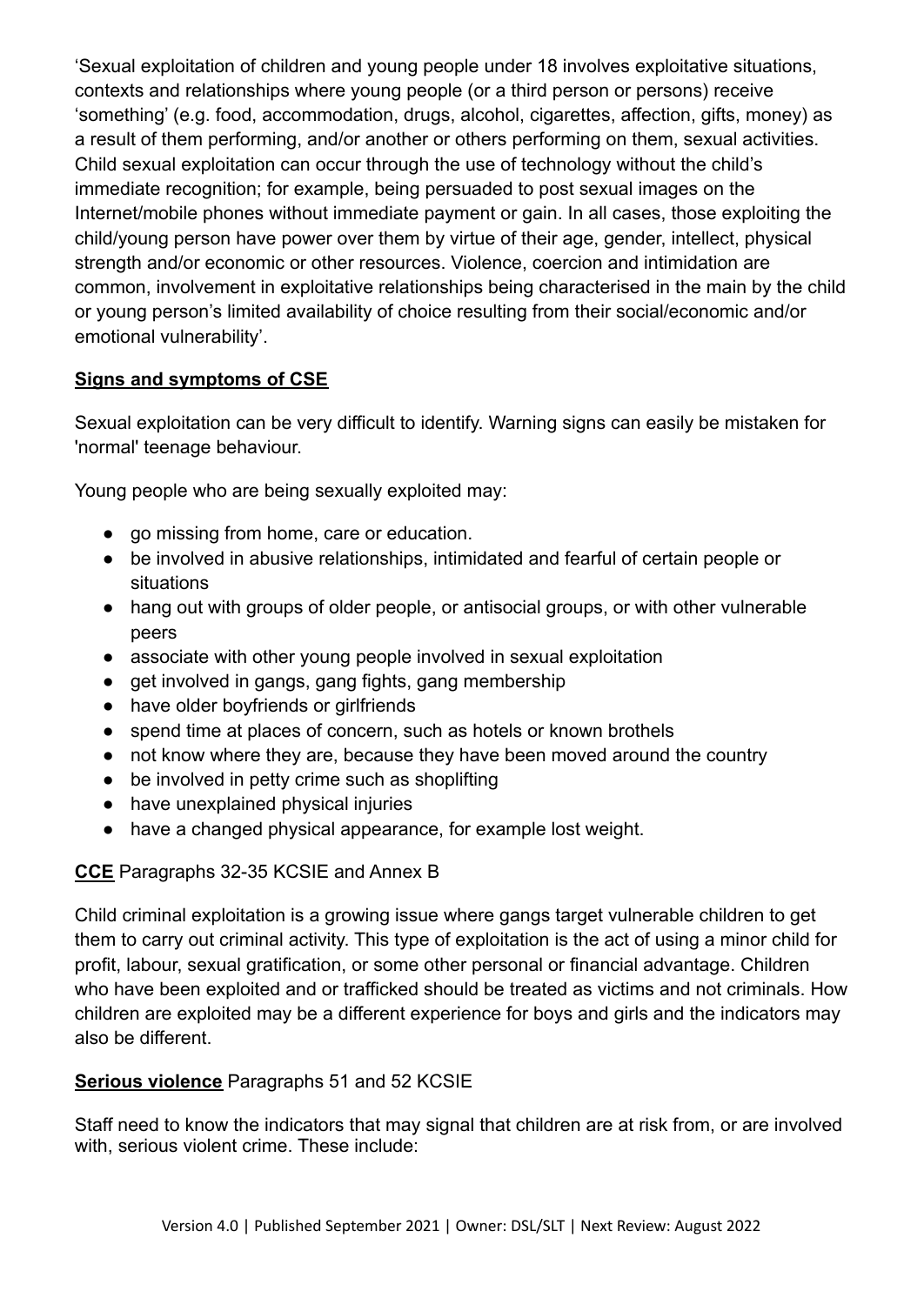- Unexplained gifts or new possessions these can indicate that children have been approached by or involved with individuals associated with criminal networks or gangs
- Increased absence from school
- Change in friendship or relationships with others or groups
- Significant decline in performance
- Signs of self-harm or significant change in wellbeing
- Signs of assault or unexplained injuries

Staff should also be aware of the associated risk factors and understand the measures in place to manage them. (see Preventing youth violence and gang involvement document - Home Office and printed guidance for frontline staff from the DfE)

**County Lines** - 'County Lines' is a term used when drug gangs from big cities expand their operations to smaller towns, often using violence to drive out local dealers and exploiting children and vulnerable people to sell drugs. These dealers will use dedicated mobile phone lines, known as 'deal lines', to take orders from drug users. Heroin, cocaine and crack cocaine are the most common drugs being supplied and ordered. In most instances, the users or customers will live in a different area to where the dealers and networks are based, so drug runners are needed to transport the drugs and collect payment. (NCA - National Crime Agency)

A common feature in county lines drug supply is the exploitation of young and vulnerable people. The dealers will frequently target children and adults - often with mental health or addiction problems - to act as drug runners or move cash so they can stay under the radar of law enforcement.

In some cases the dealers will take over a local property, normally belonging to a vulnerable person, and use it to operate their criminal activity from. This is known as **cuckooing.**

People exploited in this way will quite often be exposed to physical, mental and sexual abuse, and in some instances will be trafficked to areas a long way from home as part of the network's drug dealing business.

Children often don't see themselves as victims or realise they have been groomed to get involved in criminality.

[https://www.nationalcrimeagency.gov.uk/what-we-do/crime-threats/drug-trafficking/county-line](https://www.nationalcrimeagency.gov.uk/what-we-do/crime-threats/drug-trafficking/county-lines) [s](https://www.nationalcrimeagency.gov.uk/what-we-do/crime-threats/drug-trafficking/county-lines)

## **FGM (Female Genital Mutilation)** Paragraph 40 and Annex B KCSIE

FGM comprises all procedures involving partial or total removal of the external female genitalia or other injury to the female genital organs for non-medical reasons. It has no health benefits and harms girls and women in many ways.

FGM is illegal in the UK and the age at which girls undergo FGM varies according to the community. It may be carried out when the girl is new-born, during childhood or adolescence, just before marriage or during the first pregnancy. The majority of cases are thought to take place between the ages of 5-8 and therefore girls within that age bracket are at a higher risk. It is predominantly African cultures that engage in this practice.

#### **Signs and symptoms of FGM**

A girl or woman who's had FGM may:

Version 4.0 | Published September 2021 | Owner: DSL/SLT | Next Review: August 2022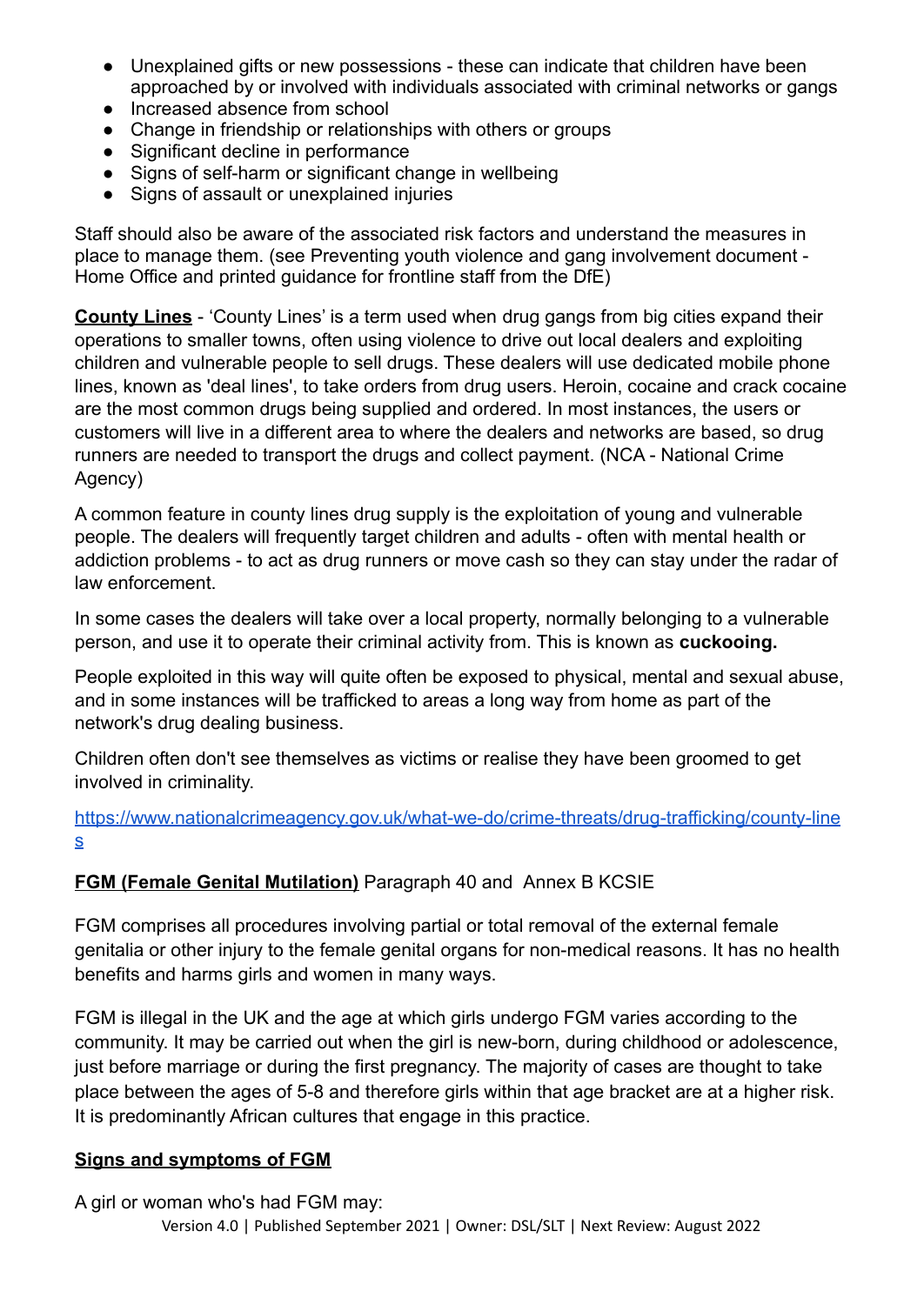- have difficulty walking, sitting or standing
- spend longer than normal in the bathroom or toilet
- have unusual behaviour after an absence from school or college
- be particularly reluctant to undergo normal medical examinations
- ask for help, but may not be explicit about the problem due to embarrassment or fear.

A girl at immediate risk of FGM may not know what's going to happen. But she might talk about:

- being taken 'home' to visit family
- a special occasion to 'become a woman'
- an older female relative visiting the UK.

She may ask a teacher or another adult for help if she suspects FGM is going to happen or she may run away from home or miss school.

If you're worried that a child is being abused, watch out for any unusual behaviour.

- withdrawn
- suddenly behaves differently
- anxious
- clingy
- depressed
- aggressive
- problems sleeping
- eating disorders
- wets the bed
- soils clothes
- takes risks
- misses school
- changes in eating habits
- obsessive behaviour
- nightmares
- drugs
- alcohol
- self-harm
- thoughts about suicide

The Designated Safeguarding Leads know where to seek and get advice as necessary and will utilise experts and specialist materials in order to safeguard the children. Concerns about children will be discussed with parents/carers where this will not put the child in further danger.

It is a mandatory duty to report to the police any case where an act of FGM appears to have been carried out on a girl under 18.

## **Honour Based Abuse** Annex B KCSIE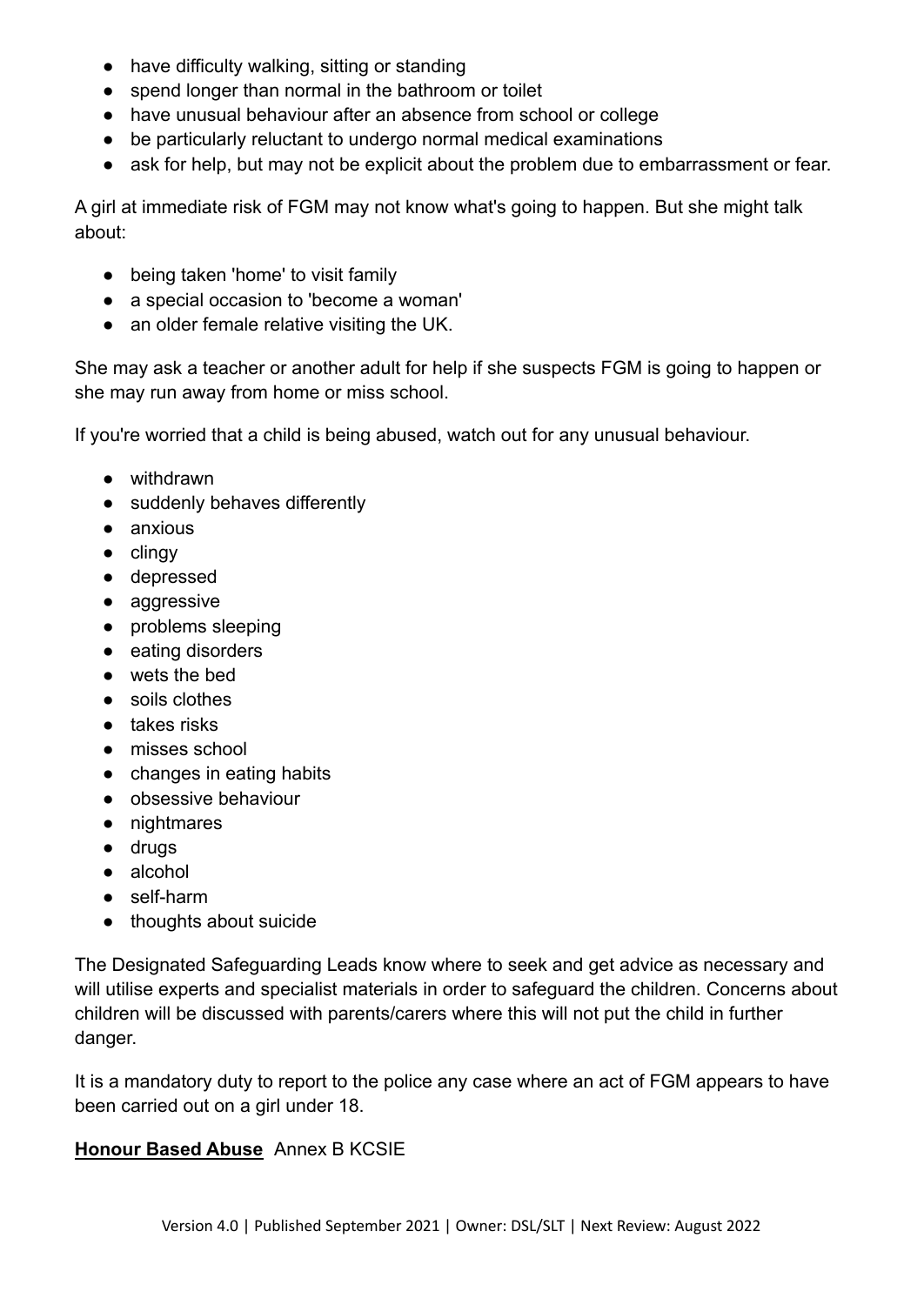Honour based abuse can be either violent or non-violent abuse or incident which may have been committed to protect or defend the honour of the family or community.

It is often linked to family members or acquaintances who mistakenly believe someone has brought shame to their family or community by doing something that is not in keeping with the traditional beliefs of their culture. For example, honour based abuse might be committed against people who:

- become involved with a bovfriend or girlfriend from a different culture or religion
- want to get out of an arranged marriage
- want to get out of a forced marriage
- wear clothes or take part in activities that might not be considered traditional within a particular culture

Women and girls are the most common victims of honour based violence however it can also affect men and boys. Crimes of 'honour' do not always include violence. Crimes committed in the name of 'honour' might include:

- domestic abuse
- threats of violence
- sexual or psychological abuse
- forced marriage
- being held against your will or taken somewhere you don't want to go
- assault

A forced marriage is one that is carried out without the consent of both people. This is very different to an arranged marriage, which both people will have agreed to. There is no religion that says it is right to force you into a marriage and it is not betraying a faith to refuse such a marriage.

# **Procedure**

If any practitioner has a concern about honour based abuse, it should be raised following the usual process of informing the DSL who will then refer through to the CSC/Police should this be deemed appropriate.

# **Peer on Peer Abuse** Paragraph 46-50, 85 and 145 KCSIE

There is no clear boundary between incidents that should be regarded as abusive and incidents that are part of a child's developmental stage of learning. It may be appropriate to regard a young person's behaviour as abusive if:

- There is a large difference in power (for example age, size, ability, development) between the young people concerned; or
- The perpetrator has repeatedly tried to harm one or more other children; or
- There are concerns about the intention of the alleged perpetrator.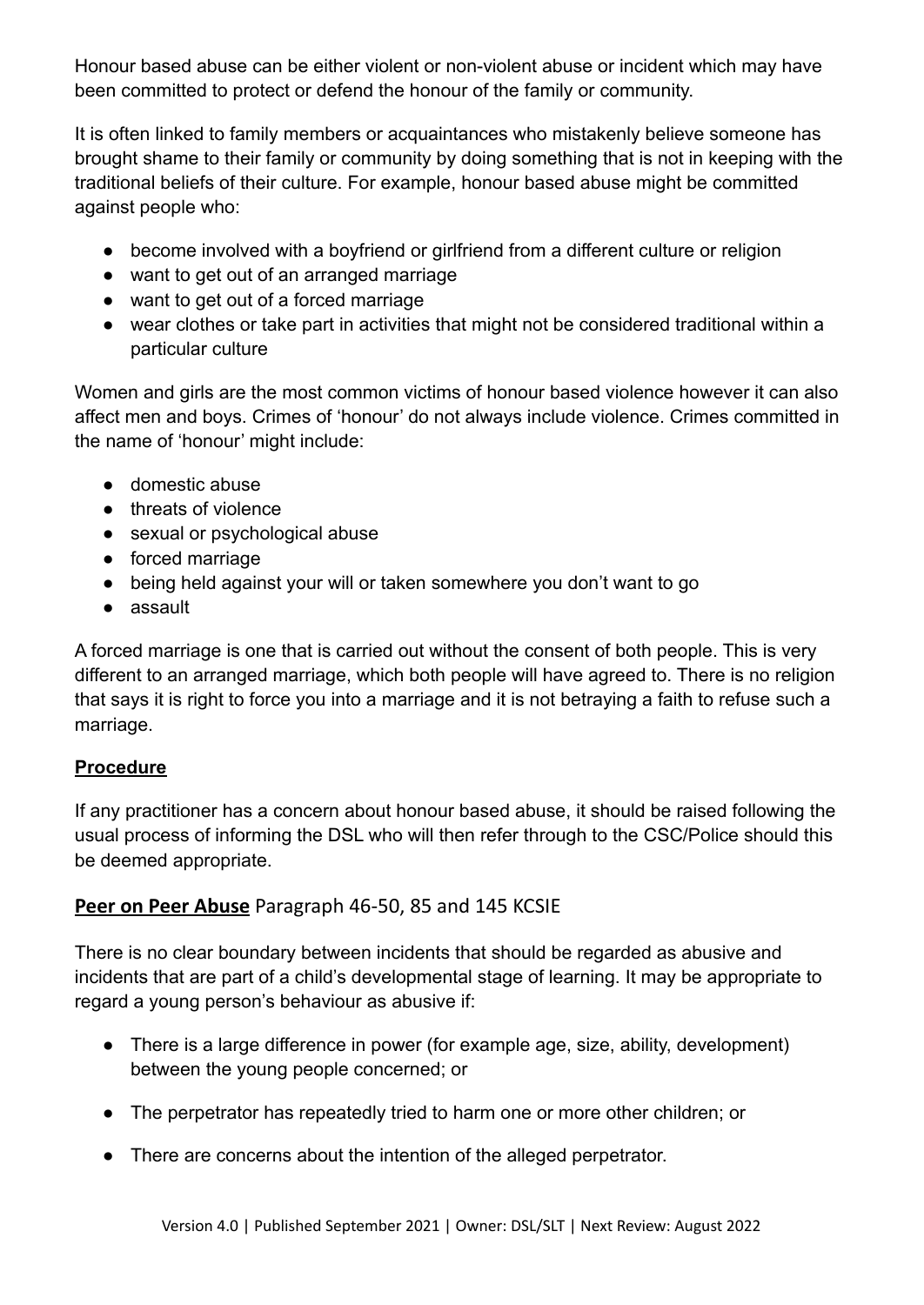● If the evidence suggests that there was an intention to cause severe harm to the victim, this should be regarded as abusive whether or not severe harm was actually caused.

**Upskirting** is a form of peer-on-peer abuse. It is a criminal offence and is listed in paragraph 49 KCSIE.

Definition: typically involves taking a picture under a person's clothing without them knowing, with the intention of viewing their genitals or buttocks to obtain sexual gratification, or cause the victim humiliation, distress or alarm.

Other forms of peer on peer abuse is most likely to include, but may not be limited to:

- bullying (inc online)
- abuse in intimate personal relationships between peers
- physical abuse (may include online threatening and/or encouragement of physical abuse)
- sexual violence (may include online threatening and/or encouragement of sexual abuse)
- sexual harassment
- causing someone to engage in sexual activity without consent
- hazing/initiation activities (may also be online)

## **Risks**

- Children are vulnerable to abuse by their peers. Such abuse should be taken as seriously as abuse by adults and should be subject to the same child protection procedures. Professionals should not dismiss abusive behaviour as normal between young people and should not develop high thresholds before taking action.
- Professionals should be aware of the potential uses of information technology for bullying and abusive behaviour between young people.
- Professionals should be aware of the added vulnerability of children and young people who have been the victims of violent crime (for example mugging), including the risk that they may respond to this by abusing younger or weaker children.
- The alleged perpetrator is likely to have considerable unmet needs as well as posing a significant risk of harm to other children. Evidence suggests that such children may have suffered considerable disruption in their lives, may have witnessed or been subjected to physical or [sexual abuse,](http://trixresources.proceduresonline.com/nat_key/keywords/sexual_abuse.html) may have problems in their educational development and may have committed other offences. They may therefore be suffering, or at risk of suffering, ['Significant Harm'](http://trixresources.proceduresonline.com/nat_key/keywords/significant_harm.html) and in need of protection. Any long-term plan to reduce the risk posed by the alleged perpetrator must address their needs.

#### **Protection and Action to be Taken**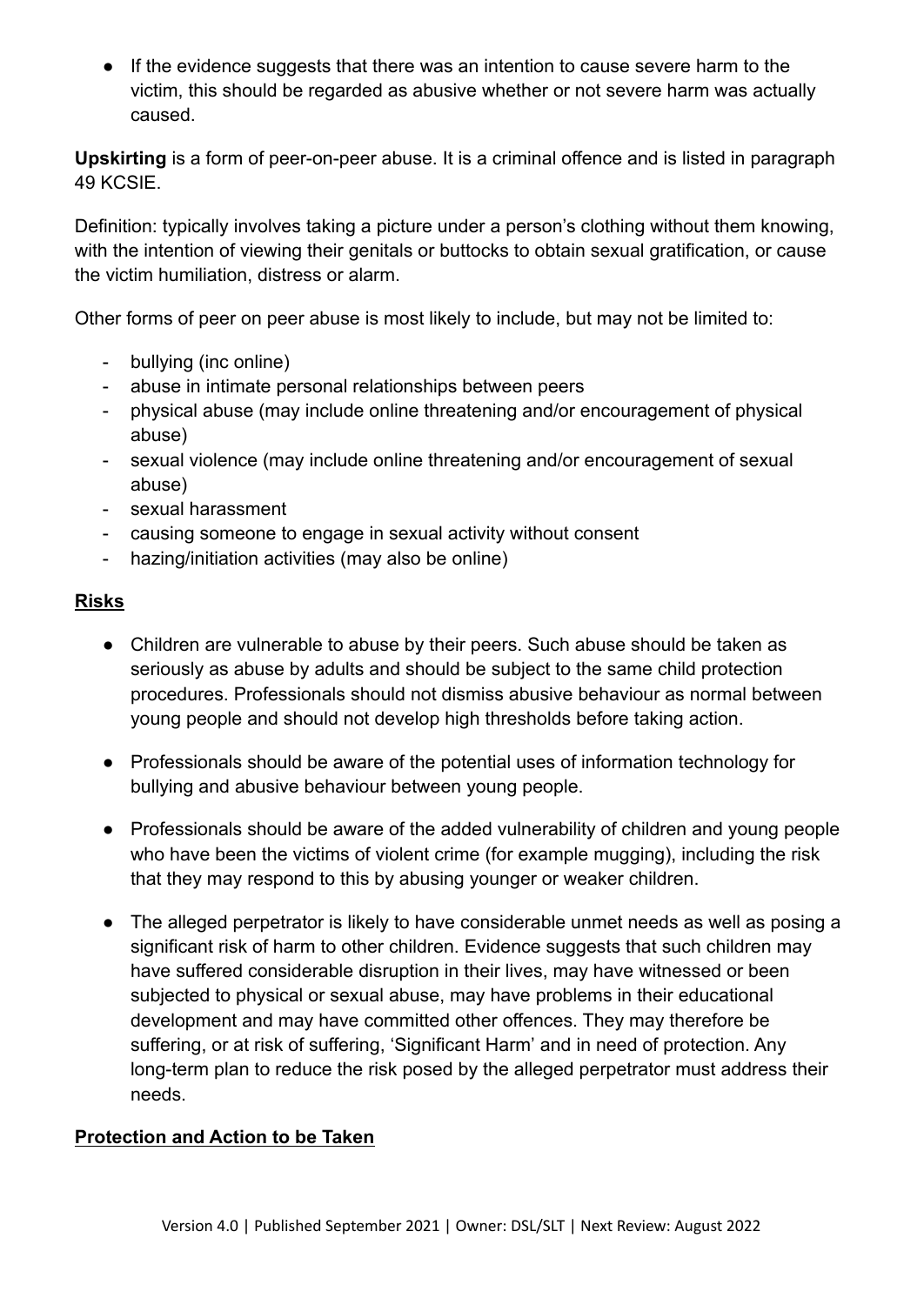It is not enough to respond to incidents as they arise: all agencies that work with children should strive to create an environment that actively discourages abuse and challenges the attitudes which underlie it. Agencies should have a policy on bullying, and on sexual and racial harassment. They should also consider the effect of adult behaviour on children who may view them as role models.

Any professional who feels that a young person has abused another child or young person should notify children's social care without delay.

Points to consider:

- Whether the alleged perpetrator seems to pose a continuing risk to any child;
- How to protect any child who appears to be at immediate risk of significant harm;
- Whether [Section 47 Enquiries](http://trixresources.proceduresonline.com/nat_key/keywords/sec_47_enq.html) should be initiated (or continued if they have already begun) and how they should be handled; and
- What action should be taken in respect of the alleged perpetrator, for example arranging a risk management meeting.

# **Procedure**

If any practitioner has a concern about peer on peer abuse, it should be raised following the usual process of informing the DSL who will then refer through to the CSC/Police should this be deemed appropriate.

# **Issues**

Particular difficulties arise in responding to a child or young person who abuses another child because:

- There is no clear dividing line between abusive behaviour and 'normal' childhood behaviour;
- Many adults who abuse children repeatedly established this pattern of behaviour in childhood or adolescence, but a single incident of abuse does not indicate that a young person is likely to abuse again; and
- Some young people who abuse have themselves been abused, but this cannot be assumed in any particular case.

The guiding principles for dealing with these situations are:

- The needs of the victim and the needs of the alleged perpetrator must be considered separately;
- In addition to safeguarding the identified victim, agencies must consider whether the alleged perpetrator seems to pose a risk to any other children;
- Children and young people who abuse others are responsible for their abusive behaviour, and safeguarding action must include addressing their behaviour and its causes;
- The alleged perpetrator is likely to have considerable unmet needs as well as posing a significant risk of harm to other children;
- There should be a coordinated approach by all agencies.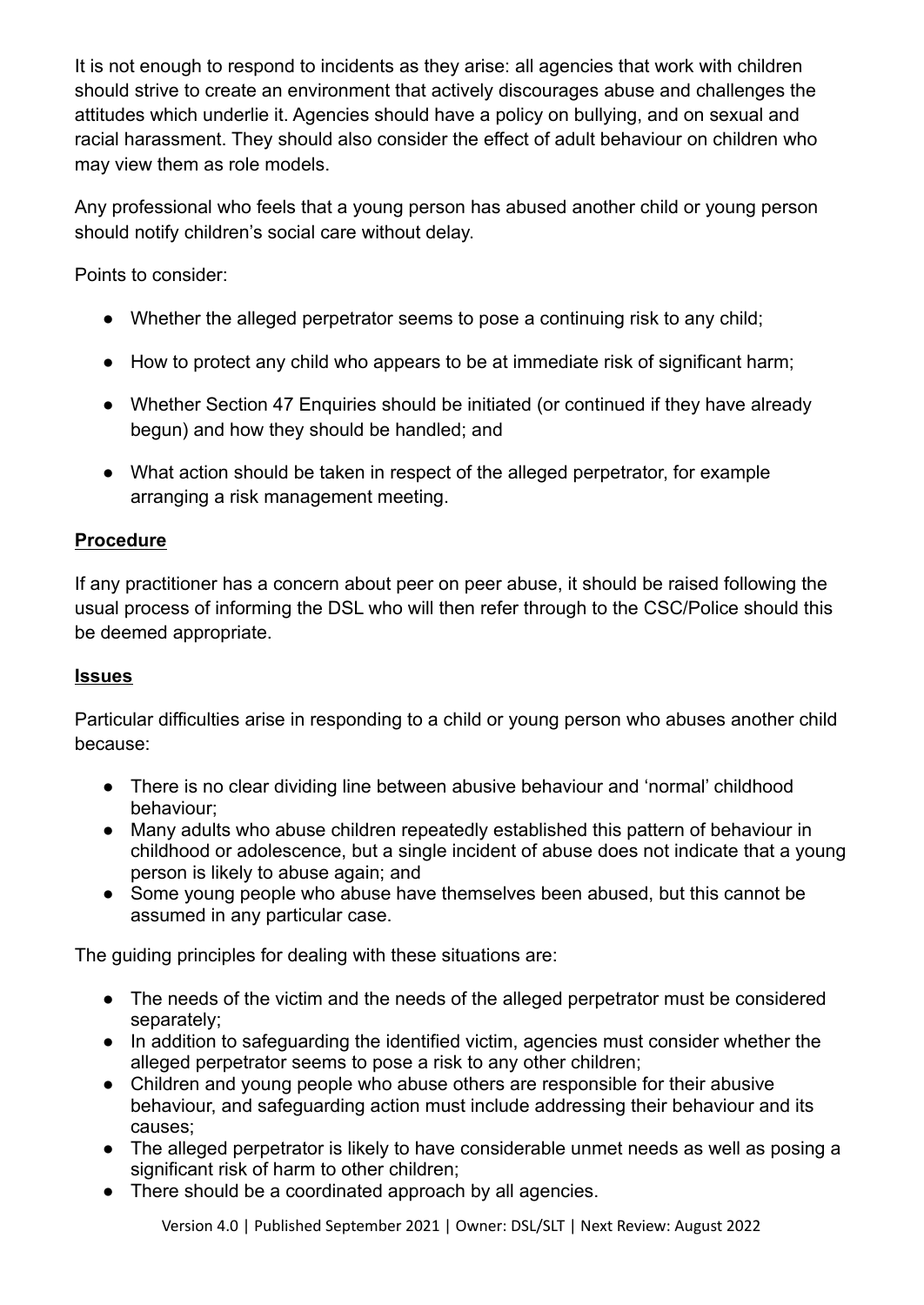## **Youth Produced Sexual Imagery/Sexting**

Definition: Imagery that is created by under 18's themselves and involves still photographs, video and streaming.

It is important to respond appropriately to the discovery of inappropriate images and assess the risk involved.

### **Procedure**

- Refer to DSL
- DSL discusses with child
- DO NOT VIEW IMAGE (unless unavoidable)
- Always involve parents/carers unless there is an issue where that is not possible
- Risk assess has the image been shared/when/where/with whom?
- Record decision making process (this is what I did because this is what I know)
- Child to delete image then sign to say done
- Assess for any further risk

**\*Consensual image sharing, especially between children of the same age, may require a different response. It might not be abusive - but children still need to know that it is illegal - whilst non-consensual is illegal and abusive. (See UKIS advice)**

**\*\* If there is any concern that the young person is at risk of harm, contact social care or the police**

#### **Considerations**

Is the incident;

- part of normal sexual development \*\* refer to Brook Traffic Light Tool
- harmful sexual behaviour \*\* refer to Brook Traffic Light Tool
- indicative of abuse
- sexual but not indecent
- an image of themselves

Definition of inappropriate sexual behaviour – this is subjective however, as a school we are adopting the Brook Traffic Light Tool to support defining normal and concerning sexual behaviours.

## **The Law**

*Making, possessing, and distributing any imagery of someone under 18 which is indecent is illegal. This includes imagery of yourself if you're under 18.*

Indecent is not definitively defined in law, but images are likely to be considered indecent if they depict:

• a naked young person

Version 4.0 | Published September 2021 | Owner: DSL/SLT | Next Review: August 2022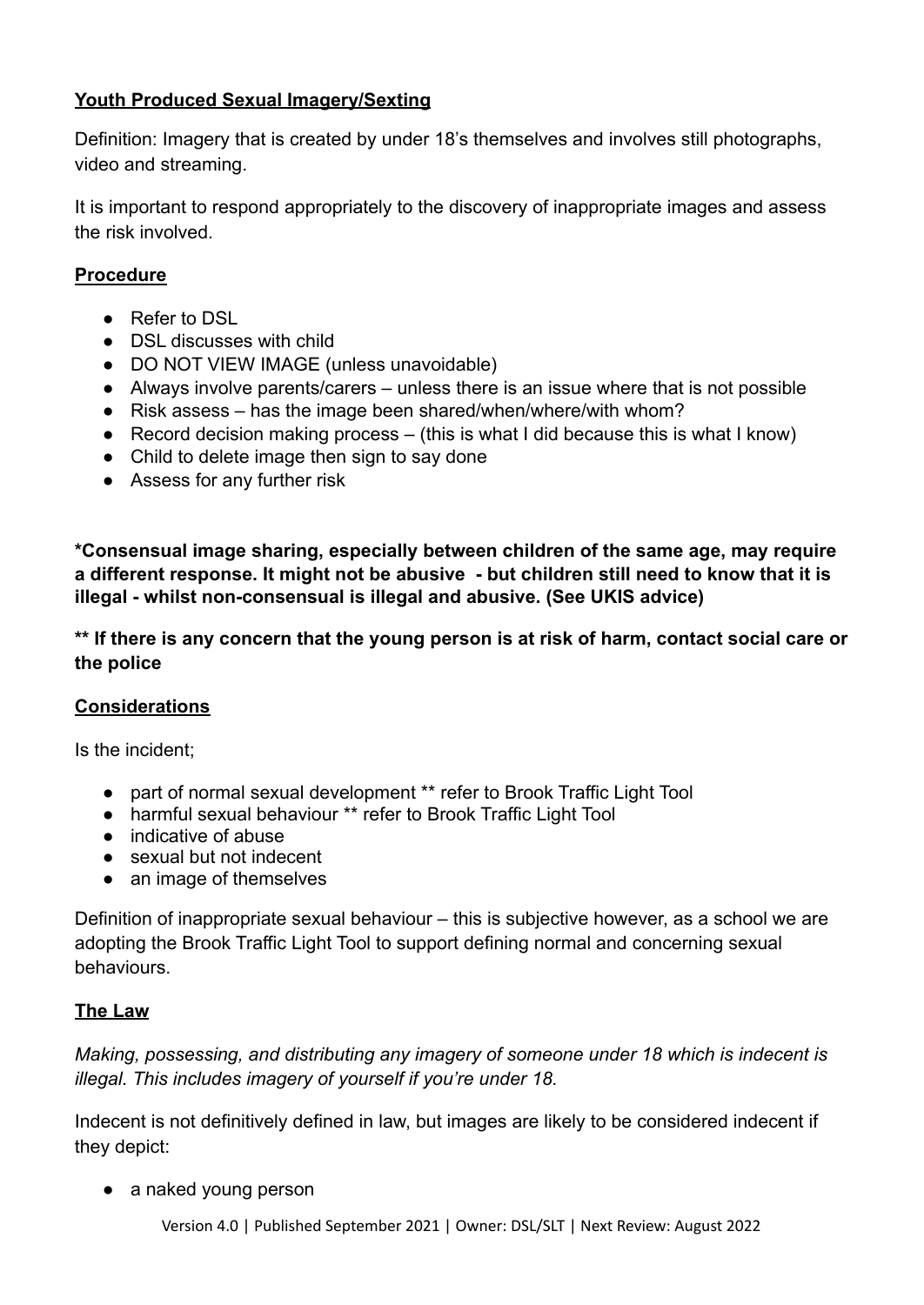- a topless girl
- an image which displays genitals, and
- sex acts including masturbation.
- indecent images may also include overtly sexual images of young people in their underwear

These laws weren't created to criminalise young people but to protect them.

Although sharing sexual images of themselves is illegal and risky, it is often the result of curiosity and exploration. Young people need education, support, and safeguarding, not criminalisation.

The National Police Chiefs' Council (NPCC) is clear that "youth-produced sexual imagery should be primarily treated as a safeguarding issue."

Schools may respond to incidents without involving the police. (However, in some circumstances, the police must always be involved.)

### **Crime recording**

When the police are notified about youth-produced sexual imagery, they must record this as a crime. The incident is listed as a crime, and the young person is the suspect. This is, however, not the same as a criminal record.

Every crime reported to the police must have an outcome code. The NSPCC, Home Office and the DBS have agreed a new outcome code for youth-produced sexual imagery.

Outcome 21: This outcome code allows the police discretion not to take further action if it is not in the public interest, even though there is enough evidence to prosecute.

Using this outcome code is likely to mean the offence would not appear on a future Enhanced DBS check, although not impossible, as that disclosure is a risk-based decision. Schools can be assured that the police have the discretion they need not to adversely impact young people in the future.

\*\* Always refer to the police or social care if the incident involves;

- an adult
- any coercion, blackmail or grooming
- concern about capability to consent,
- any violence.
- atypical sexual behaviour for the age of the child,
- sex acts under 13yrs,
- a young person at risk of harm including self-harm or suicide.

#### **Supporting Families**

When a family/child is identified, by a practitioner, as requiring early help intervention, a school practitioner will complete an Early Help Assessment and support the family to identify desired outcomes and actions and then to complete them. The practitioner will hold the case on an Early Help Assessment, documenting as appropriate when actions are completed and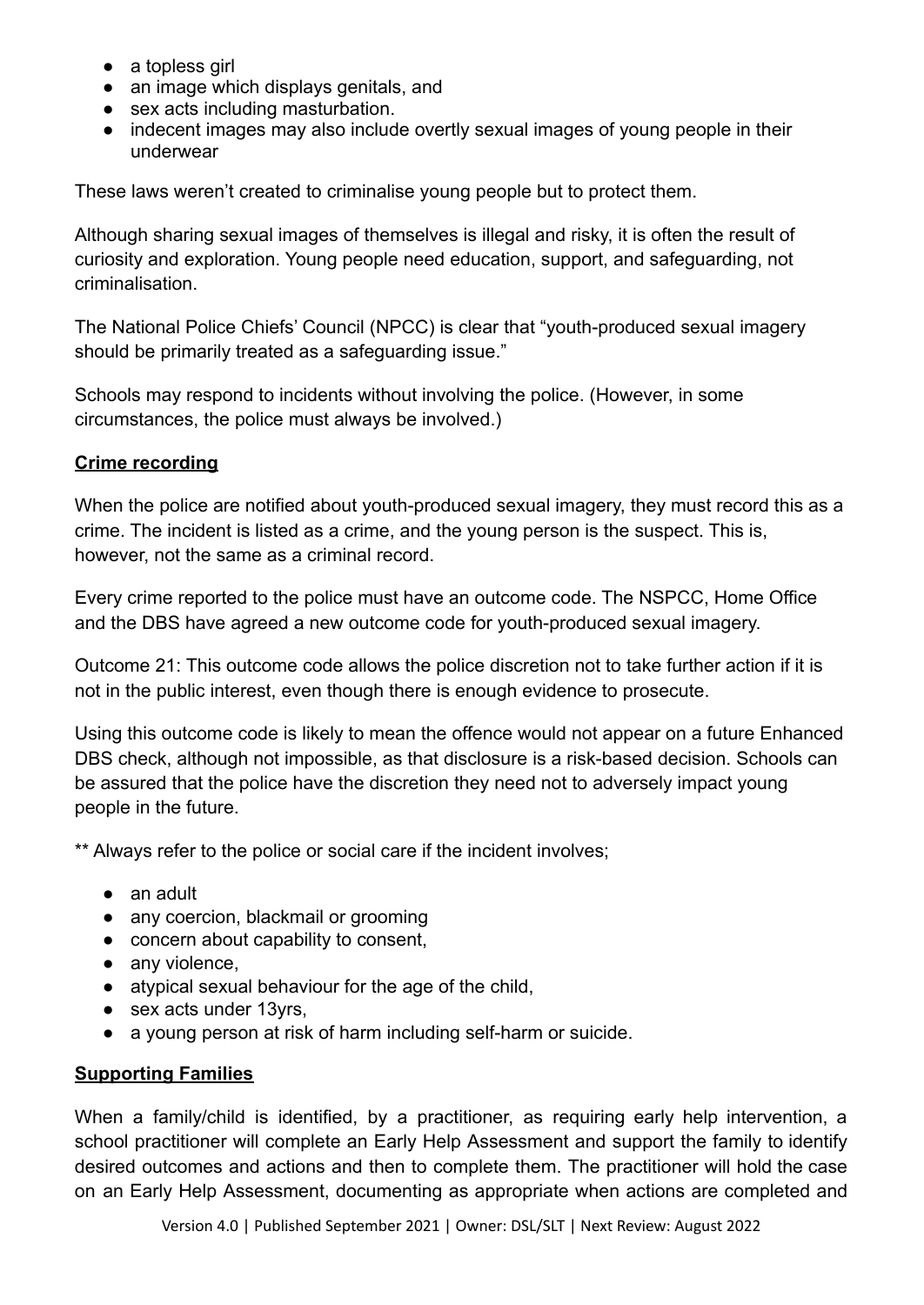any further ones identified. The completed Early Help Assessment may also be used as a step up document to support families who require escalation to statutory or further (non-statutory) support services. The MASH (Multi-Agency Safeguarding Hub) may contact the School regarding domestic violence incidents and vulnerable child reports. The Advice and Support Hub may request that the setting completes an Early Help Assessment (EHA) to support the family. This is a voluntary process for families. The Advice and Support Hub is an available resource, staffed by social workers, for practitioners to utilise for advice and guidance along with further support during the EHA process.

Early Help may take many forms. Blackpool's FYI directory ( previously the Family Information Service) offers information about a wide variety of Early Help services. Where necessary, multi-agency meetings will be held to support the family. All staff should be prepared to identify children who may benefit from Early Help (providing support as soon as a problem emerges). At this point staff should raise the concerns and discuss with the DSL. Further information sharing with relevant professionals may be required. It may also be necessary for staff to act as 'Lead Professional' in a case.

"If early help is appropriate the DSL should support the staff member in liaising with other agencies and setting up inter-agency assessment as appropriate".

"If early help or other support is appropriate the case should be kept under constant review and consideration given to a referral to children's social care if the child's situation doesn't appear to be improving".

Further information will be sourced via access to Blackpool Rocks Advice and Support Hub and Blackpool Rocks Request for Support Hub and Blackpool School's Early Help and Safeguarding Officer/Team.

When a family/child is identified, by a practitioner, as having a cause for concern, beyond an Early Help level – further support should be sought. A referral is made to the Blackpool Families Rock Advice and Support Hub via the completion of an Early Help assessment, plus a completed Online Request for Support Form form (Multi Agency Referral Form). If the referral is a step up request to statutory services (CSC-Assessment and Support Team) there is the option to attach a Completed Early Help Assessment (this is required), and a completed Thriving Families Checklist and Neglect Tool scoring record for those families where there are concerns around neglect.

Consent is required for all referrals via the MASH, referrals will only be considered when consent has not been obtained if it is deemed that by requesting consent it may put the child at further risk from harm (Section 47). Practitioners will undertake the following procedure;

\*Call 477299 (Bickerstaffe - admin)

\*Give child's name and address

\*Details will be checked and;

- if family is already open the information will be shared with their social worker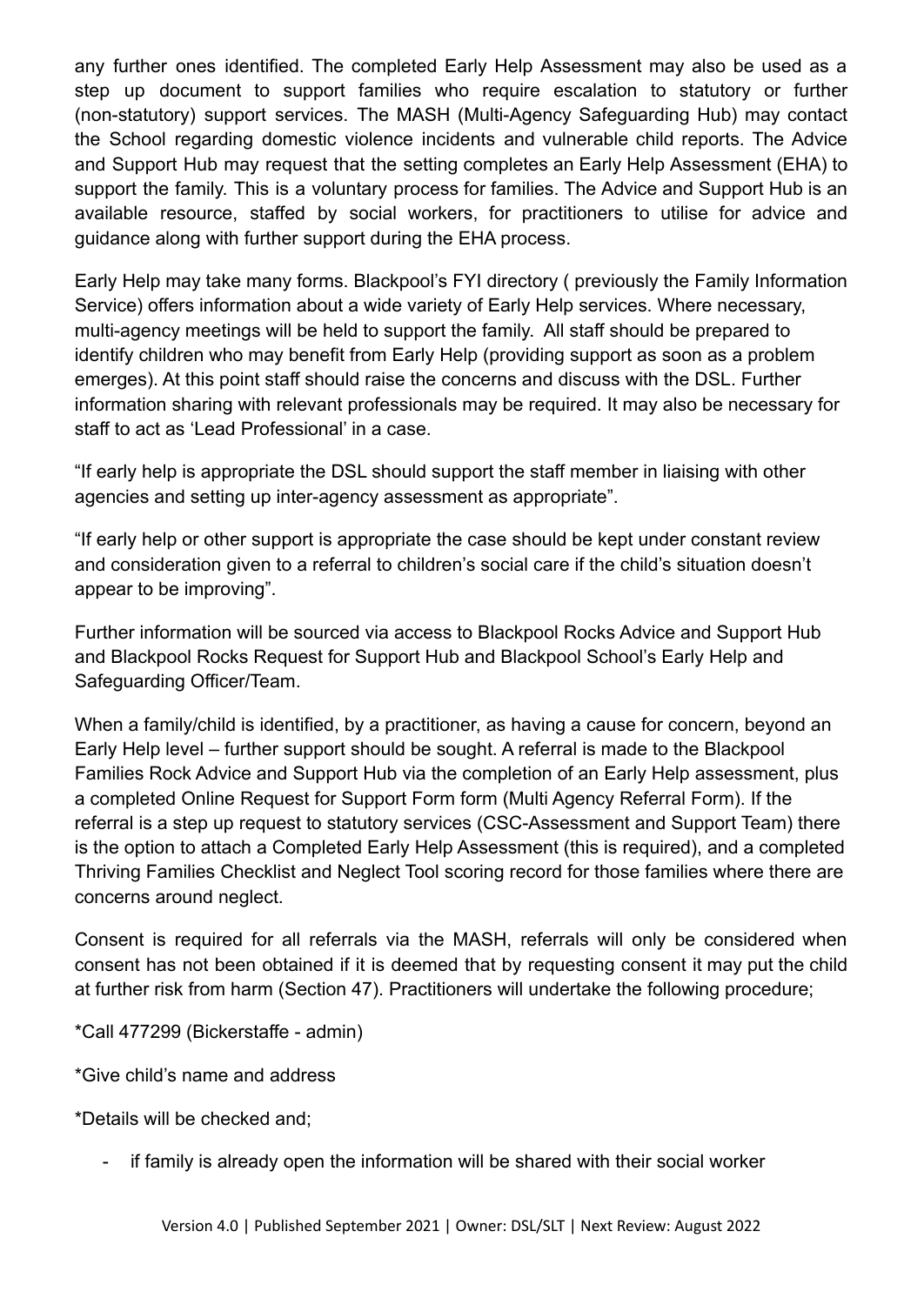- if not open the referral will be passed through to the Referral Coordinator who will give the practitioner further instruction

\*Details passed through MASH if appropriate and CAFA (Child and Family Assessment) instigated or passed to EHH (Early Help Hub)

\*Practitioner follows up call with a completed Request for Support Form

This team triages each assessment of the family and makes recommendations for next steps support. Each case will be allocated to the appropriate service to coordinate a support package.

### **Early Help Assessment.**

This is a shared assessment based around a Think Family approach, identifying all areas of need. It is for use across all children's services throughout Blackpool. It aims to help the early identification of a family's additional needs and promote coordinated service provision to meet them. The process aims to identify each family member's strengths and needs. An action plan for change is established and is then reviewed with the family and multi-agency partners at review meetings.

Every manager offering services to children and young people should ensure at least some of their staff are equipped to undertake these assessments and have received relevant training to do so.

Practitioners should consider undertaking an early help assessment for families;

- who have been identified as requiring early help;
- where there are concerns a child is not meeting any of the five outcomes (Every Child Matters) and services may be required to enable the child to meet any of the five outcomes; or
- where services are required from more than one agency; or
- where the child/family has additional needs and an assessment would help to clarify what these needs are.
- where children and families are facing complex problems that require a coordinated response from a number of agencies.

## **An early help assessment should only be undertaken if it will help the family. It should be used to monitor the support and also as a referral pathway for higher level services.**

## **If it is identified a child or young person is suffering or at risk of suffering significant harm safeguarding procedures (as detailed below) should be followed.**

All children, young people and families who are receiving support through this process should have an individual case file (electronic/hard copy), which contains all information about the support they have received. This should include:

- The early help assessment form
- Copies of all action plans
- Any additional correspondence relating to the family and their continuous assessment process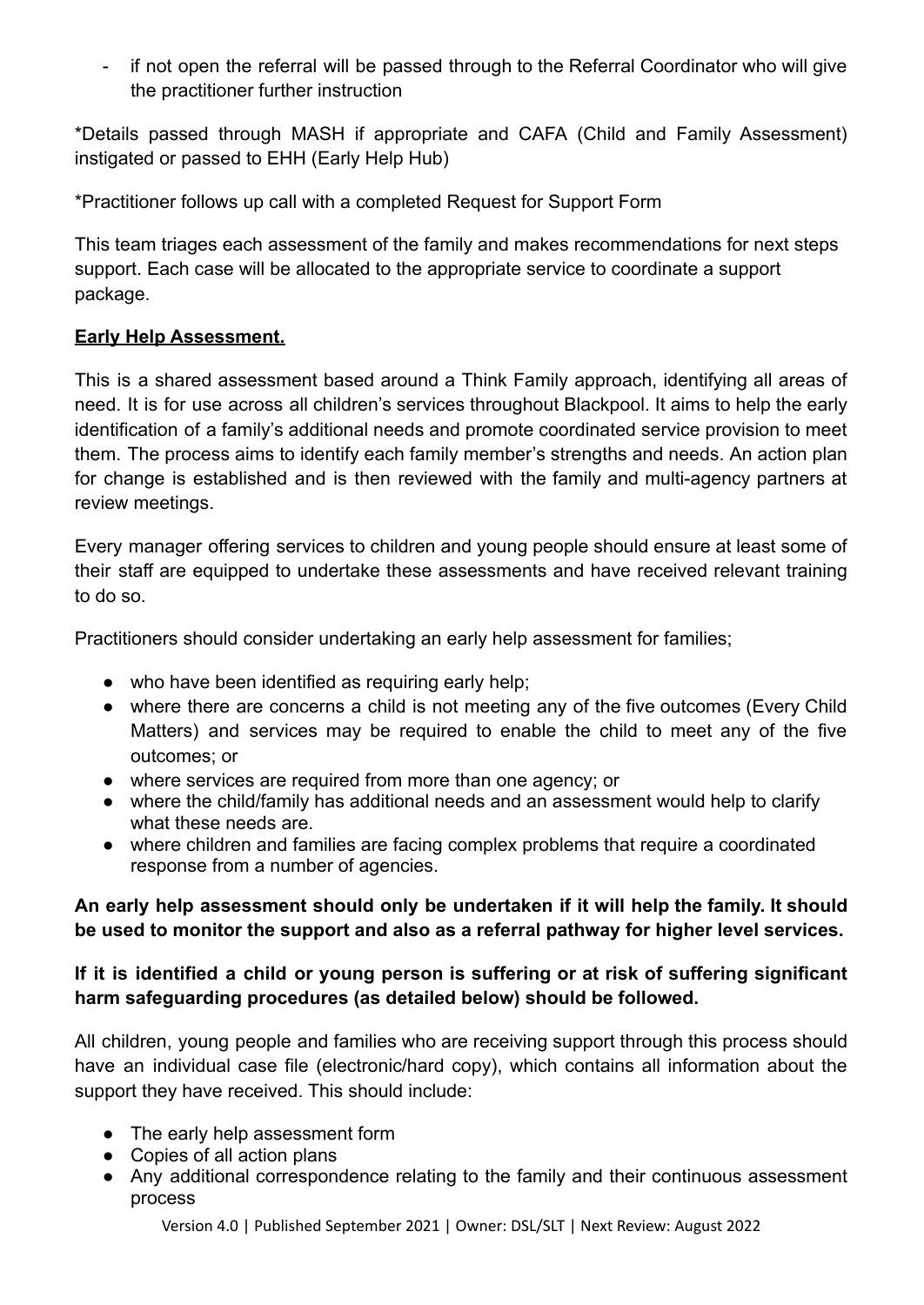All files should be stored in secure locked cabinets which adhere to the principles of data security under the Data Protection Act 1998 and GDPR 2018.

**All documentation are to be completed electronically. Skin maps should be completed online via My Concern where necessary using the sample diagram and areas of non accidental injury indicators to support.**

## **Mental Health and Safeguarding** Paragraphs 41-45 KCSIE

Staff should be aware that mental health issues could be an indicator that a child has been abused or is at risk of being abused. Staff should alert the DSL and SENDCO if they have a mental health concern about a child. The DSL and SENDCO will follow procedures to ensure that the child accesses the correct services. See Rise Above for support <https://campaignresources.phe.gov.uk/schools/topics/rise-above/overview>

### **Private Fostering**

Situations occur sometimes where a child becomes 'Looked After' by someone other than their parents. This can occur in various formats and children may be 'Looked After' by the Local Authority (Foster Care) or by another member of their family. There are some circumstances where a child may be 'Looked After' by someone else as a private arrangement – this is known as Private Fostering. Private Fostering is where someone other than an immediate family member takes care of the child for a period of 28 days or more. In these circumstances there is a mandatory duty to inform the Local Authority of these arrangements. Immediate family in this circumstance is classed as grandparents, step-parents, brothers, sisters, uncles or aunts (whether of full blood, half blood or marriage/affinity).

## **Protection of Staff and Pupils**

In order to minimise the potential for abuse by any adult in the school and to maximise the protection of adults from wrongful allegations of abuse, the following procedures should be followed:

- When changing for P.E. children should be encouraged to be as independent as possible.
- When attending the swimming pool, it is necessary to monitor the changing facilities in order to ensure the safety of the children. Teachers will patrol the exterior of the changing rooms and only enter a cubicle if it is essential, only then after alerting children they are about to do so. They will ensure the cubicle door is open and more than one child is present. They will alert other staff to come to help if necessary.
- Individual staff should be alone with an individual child as little as possible. In situations where this is not possible a door should be left open.
- In school, staff should not sit children on their knees. If a child is distressed it is appropriate to extend a comforting arm around their shoulder. For younger children it is appropriate to hold them by the hand. In EYFS (Nursery), it is appropriate for staff to sit children on their knees and carry them.
- Children are not physically restrained, except to protect them from harming themselves or others, or significantly damaging resources. When this is necessary the minimum force necessary should be used, see Care and Control Policy for further explanation.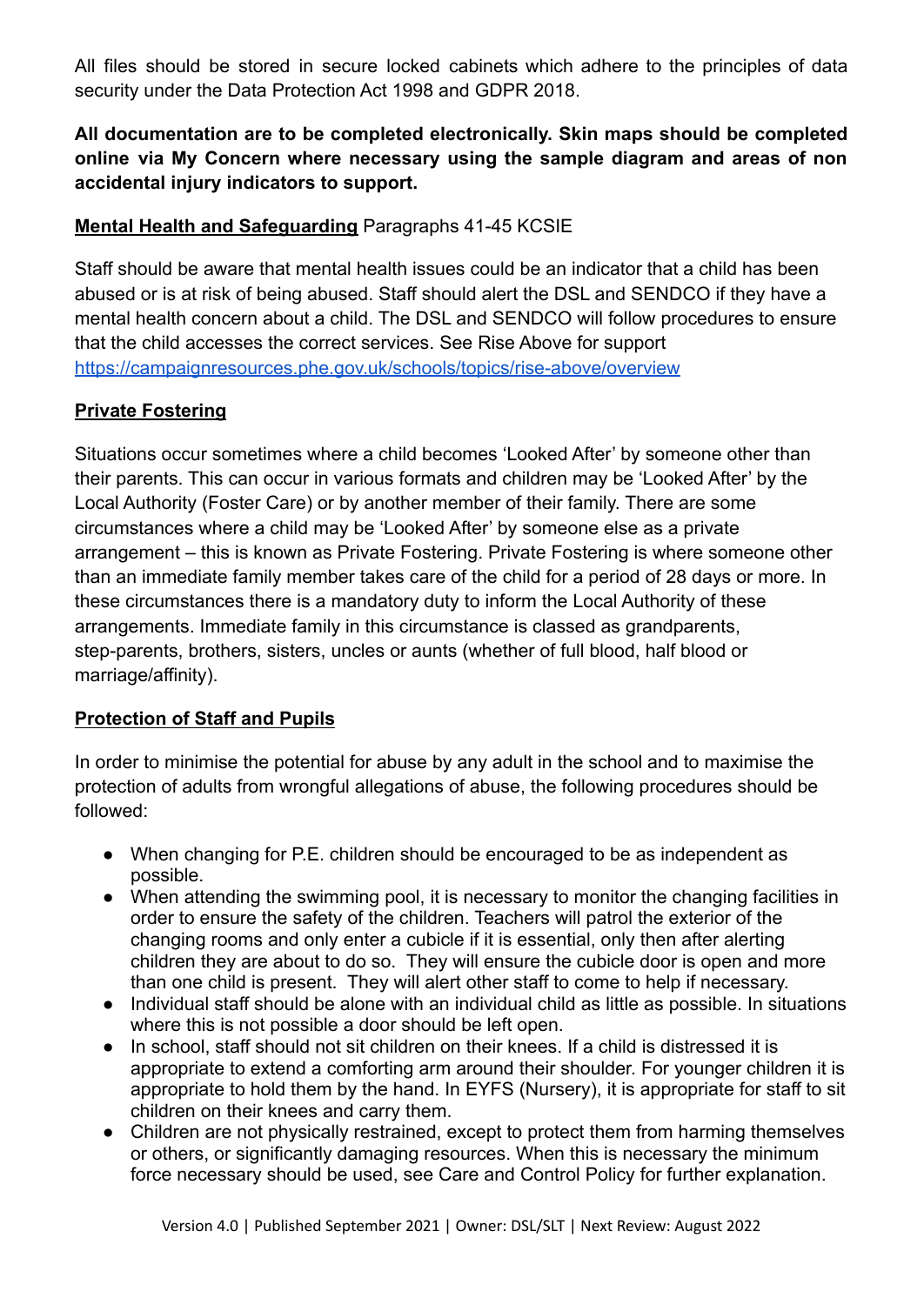If a child receives an injury to a part of the body covered by outer clothing, then the child is asked for permission for a member of staff to look at the injury. Two members of staff should be present. Similarly, if a school age child has a "toilet accident" which requires assistance from a member of staff, another member of staff attends to observe.

\*In EYFS (Nursery) a Nappy Changing Protocol/Intimate Care Policy is closely followed.

Should an allegation be made against a member of staff (including supply staff - KCSIE Paragraph 74 and Part 4), the following procedure must be adhered to;

- Inform the Head teacher (unless the allegation is about the Head teacher in which case the Chair of Governors should be informed)
- Refer to the Managing Allegations Against Staff Policy and Procedures
- Inform the LADO (see contact details in Procedures Section)

\*\* This procedure also applies should a member of staff fail to uphold safeguarding procedures eg. ensuring appropriate supervision of children and the safety of the environment.

## **Responsibility of Partner Agencies**

Promoting children's wellbeing and safeguarding them from harm depends upon effective information sharing, collaboration and understanding between agencies and professionals. Staff and volunteers from partner agencies undertaking work in school or through outreach must follow their own agency's policy **and this policy**, i.e. they may make their own referral according to their procedures, but they must formally report any incident and action taken to our Designated Safeguarding Lead.

#### **Confidentiality**

All information regarding Child Protection is kept in a secure area and can only be accessed by the Designated Safeguarding Leads which includes the Head teacher. Information is only conveyed to other staff on the site on a 'need to know' basis, to the extent necessary to ensure they are able to care for the child and keep them safe. Information regarding a child will not normally be disclosed to other professionals or agencies without the prior approval of the family. However, if disclosure is necessary to safeguard a child or children then information will be passed on.

## **Monitoring, Evaluation and Review: Pastoral Care and Child Protection**

The policy and procedures will be monitored by the Child Protection Designated Safeguarding Leads, the Head teacher, the Designated Governor and the Chair of Governors.

The Designated Safeguarding Leads meet with the Designated Governor on at least an annual basis to update him/her on procedures, their effectiveness and the impact on school and centre of the previous year's safeguarding and pastoral issues. This discussion will also include information on:

- staff training
- policy changes Version 4.0 | Published September 2021 | Owner: DSL/SLT | Next Review: August 2022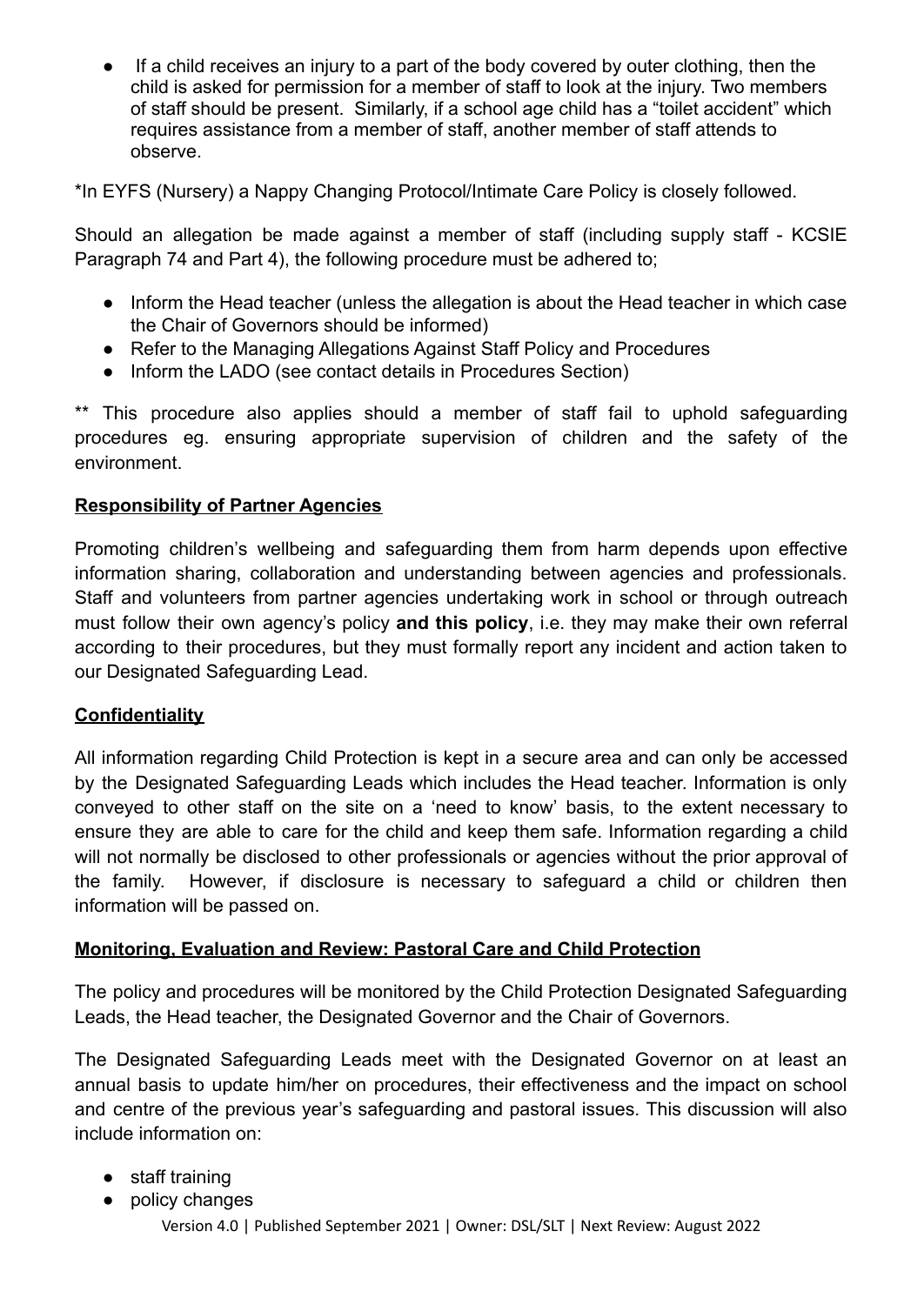- school procedures and their effectiveness
- impact on school of safeguarding and pastoral issues
- number of incidents over year
- how safeguarding and pastoral care has been enhanced through the curriculum

The Designated Safeguarding Leads and Early Years staff meet with an external safeguarding consultant half termly for supervision and to discuss all children who are a safeguarding or pastoral care concern.

#### **PROCEDURES SECTION**

#### **1. CONTACTS**

The Designated Child Protection Safeguarding Leads for Baines Endowed Church of England Primary Academy are;

| <b>Deputy Headteacher</b>               | - Nicola Sawyer |
|-----------------------------------------|-----------------|
| <b>Headteacher</b>                      | - Debi Rusling  |
| <b>Pastoral Lead</b>                    | - Alison Jacobs |
| <b>EYFS (Nursery) Lead</b><br>Duckworth | - Rebecca       |

A designated member of staff will be available at all times that the school is open.

| Other contacts for particular reasons as detailed in this policy are: |                |
|-----------------------------------------------------------------------|----------------|
| <b>Executive Director of Education and Children's Services</b>        | - 01253 476530 |
| Chair of Governors, Mrs Adele Langford<br>762532                      | $-01253$       |
| <b>OFSTED</b><br>03001233152                                          |                |
| Diocesan Safeguarding Advisor - Sharon Hassall<br>503088              | $-01254$       |
| Sharon.hassall@blackburn.anglican.org                                 |                |
| Thirtyone: eight - Emergency safeguarding advice                      |                |
| (when Diocesan advisor unavailable)                                   | $-03030031111$ |
| Safeguarding & Quality Assurance – Simon Fisher                       | - 01253 478054 |
| Cidari (Safeguarding & LADO) – Peter Ashworth                         | $-01254958888$ |
| Duty Social Care number<br>(Out of Hours)<br>477600                   | $-01253$       |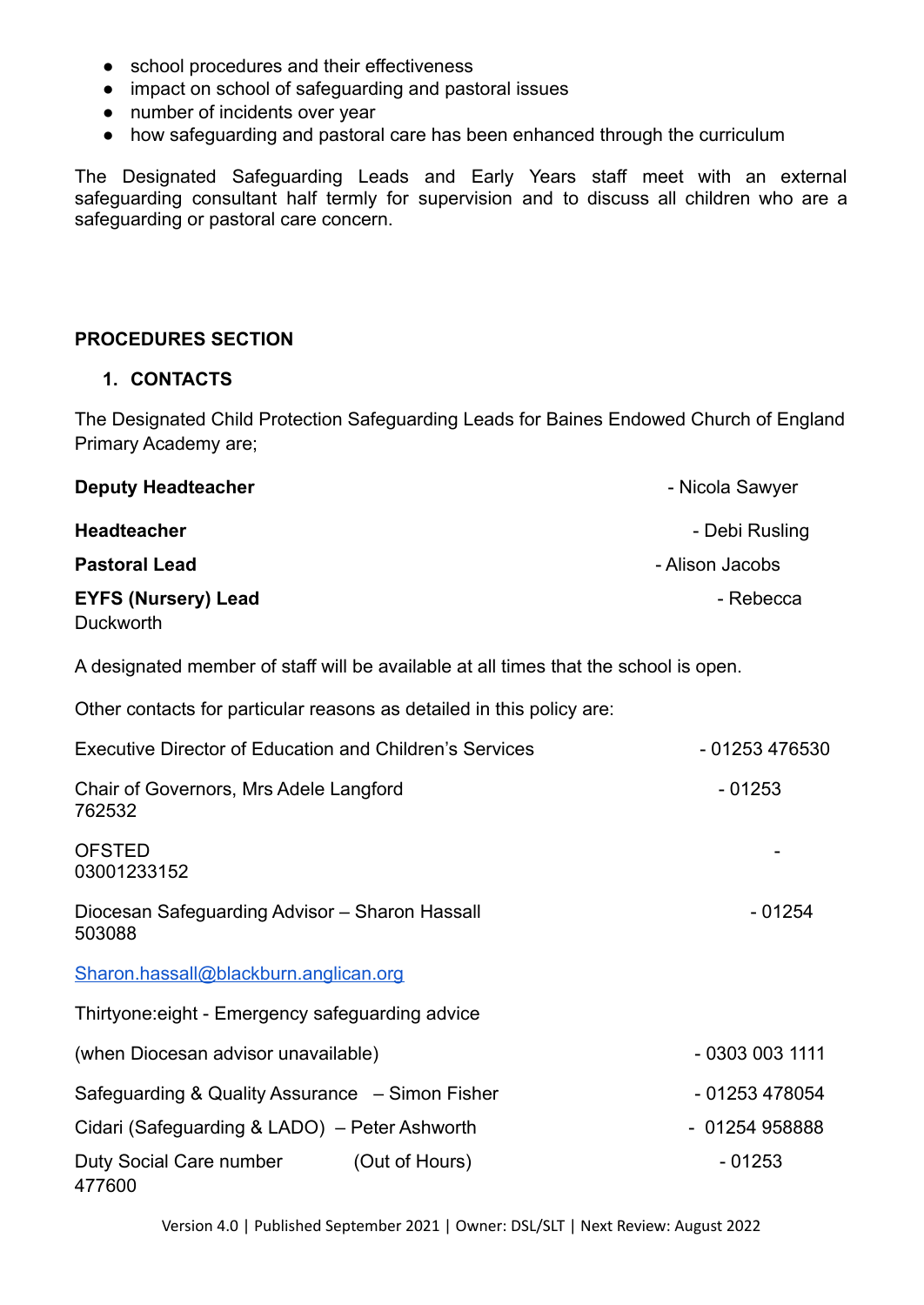| Request for Support Hub - MASH<br>477299            | $-01253$       |
|-----------------------------------------------------|----------------|
| <b>Mental Health Crisis Team</b>                    | - 01253 956280 |
| LADO - Billy Evans<br>477541                        | $-01253$       |
| <b>BCSB</b> - Paul Threlfall<br>477907              | $-01253$       |
| Lancashire Social Care<br>03001236720               |                |
| Lancashire Social Care out of hours                 | - 03001236722  |
| Prevent – Maxine Monks<br>412914                    | $-01772$       |
| Jeremy Manino                                       | - 01253 477261 |
|                                                     | 07548269748    |
| Awaken (Exploitation/Missing from Home Team)        | - 01253 607063 |
| Request for Support Hub Advice Line - EHH<br>478959 | - 01253        |

The designated governor responsible for Child Protection is **Lindsey Taylor**

### **2. POSSIBLE SIGNS OF ABUSE**

2.1 The following table gives some examples of possible abuse. The examples given are not meant to be exhaustive. When making professional judgements around signs and symptoms of abuse it is crucial that all available information and presenting injuries or behaviours are considered and that they are considered in the context of the child's overall developmentboth physical and psychological.

| Possible signs of physical abuse | I Possible signs of emotional abuse |
|----------------------------------|-------------------------------------|
|----------------------------------|-------------------------------------|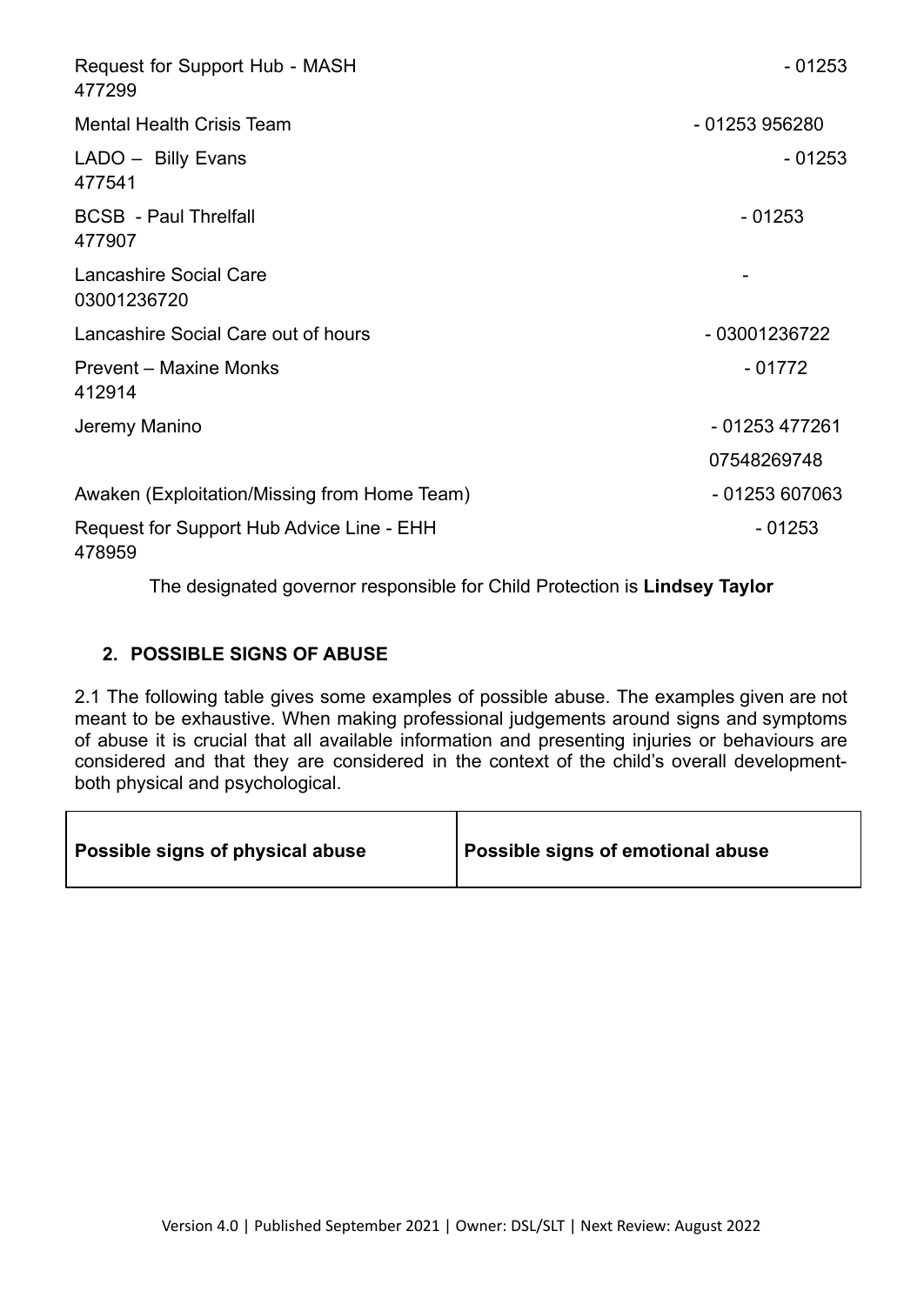| • unexplained injuries or burns, particularly if they are<br>recurrent<br>· parent's refusal to discuss injuries<br>• untreated injuries or lingering illness not attended to<br>• admission of punishment which appears excessive<br>• shrinking from physical contact<br>• fear of returning home or of parents being contacted<br>•"neurotic"<br>•fear of undressing<br>• fear of medical help<br>• aggression or bullying<br>• overly-compliant behaviour or a watchful attitude<br>•running away<br>appetite<br>• significant changes in behaviour without explanation<br>• deterioration in work | • continual self-deprecation<br>• fear of new situations<br>• inappropriate emotional responses to painful situations<br>•self-harm or mutilation<br>• compulsive stealing or scrounging<br>·drug or solvent abuse<br>rocking,<br>behaviour<br>obsessive<br>thumb-sucking, and so on<br>• air of detachment - "don't care" attitude<br>• social isolation – does not join in and has few friends<br>• desperate attention-seeking behaviour<br>• eating problems, including over-eating and lack of<br>•depression, withdrawal |
|--------------------------------------------------------------------------------------------------------------------------------------------------------------------------------------------------------------------------------------------------------------------------------------------------------------------------------------------------------------------------------------------------------------------------------------------------------------------------------------------------------------------------------------------------------------------------------------------------------|--------------------------------------------------------------------------------------------------------------------------------------------------------------------------------------------------------------------------------------------------------------------------------------------------------------------------------------------------------------------------------------------------------------------------------------------------------------------------------------------------------------------------------|
| • unexplained pattern of absences which may serve to<br>hide bruises or<br>• other physical injuries                                                                                                                                                                                                                                                                                                                                                                                                                                                                                                   |                                                                                                                                                                                                                                                                                                                                                                                                                                                                                                                                |

| Possible signs of neglect | Possible signs of sexual abuse |
|---------------------------|--------------------------------|
|---------------------------|--------------------------------|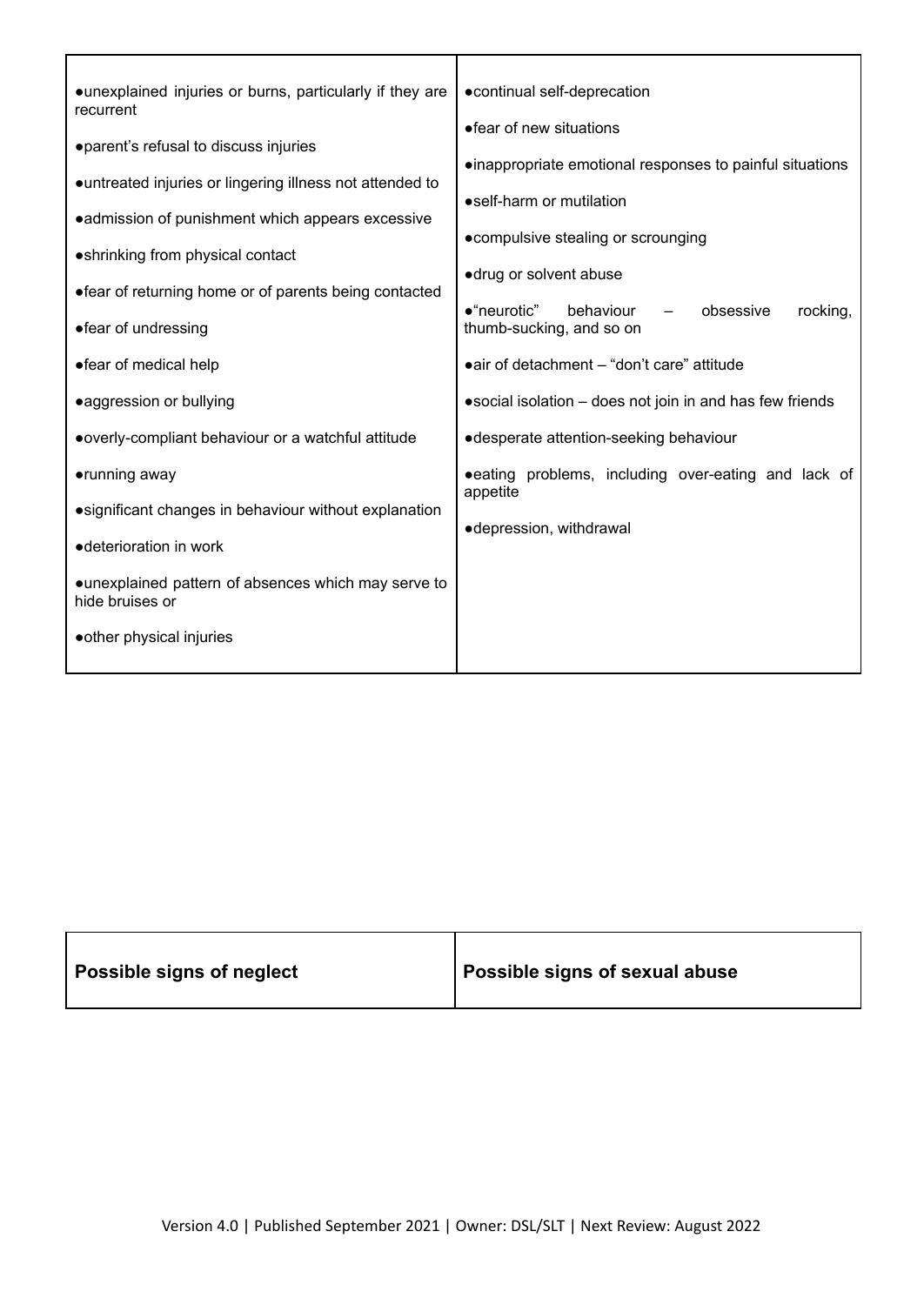| • constant hunger, tiredness                        | • bruises, scratches, burns or bite marks on the body                                                                            |
|-----------------------------------------------------|----------------------------------------------------------------------------------------------------------------------------------|
| • poor personal hygiene                             | • scratches, abrasions or persistent infections in the anal<br>or genital regions                                                |
| ·Inappropriate clothing                             |                                                                                                                                  |
| • frequent lateness or non-attendance at school etc | $\bullet$ sexual awareness inappropriate to the child's age $-$<br>shown for example in drawings, vocabulary, games and<br>so on |
| • untreated medical problems                        |                                                                                                                                  |
| •low self-esteem                                    | • frequent public masturbation<br>• attempts to teach other children about sexual activity                                       |
| ● poor social relationships                         |                                                                                                                                  |
| • compulsive stealing or scrounging                 | • refusing to stay with certain people or go to certain<br>places                                                                |
|                                                     | • aggressiveness, anger, anxiety, tearfulness                                                                                    |
|                                                     | • withdrawal from friends                                                                                                        |
|                                                     |                                                                                                                                  |

#### **3. IMMEDIATE ACTION TO BE TAKEN ON IDENTIFICATION OF A CHILD PROTECTION CONCERN**

3.1 Any member of staff who identifies a child protection concern should alert a Designated Safeguarding Lead by immediately recording all information they have on My Concern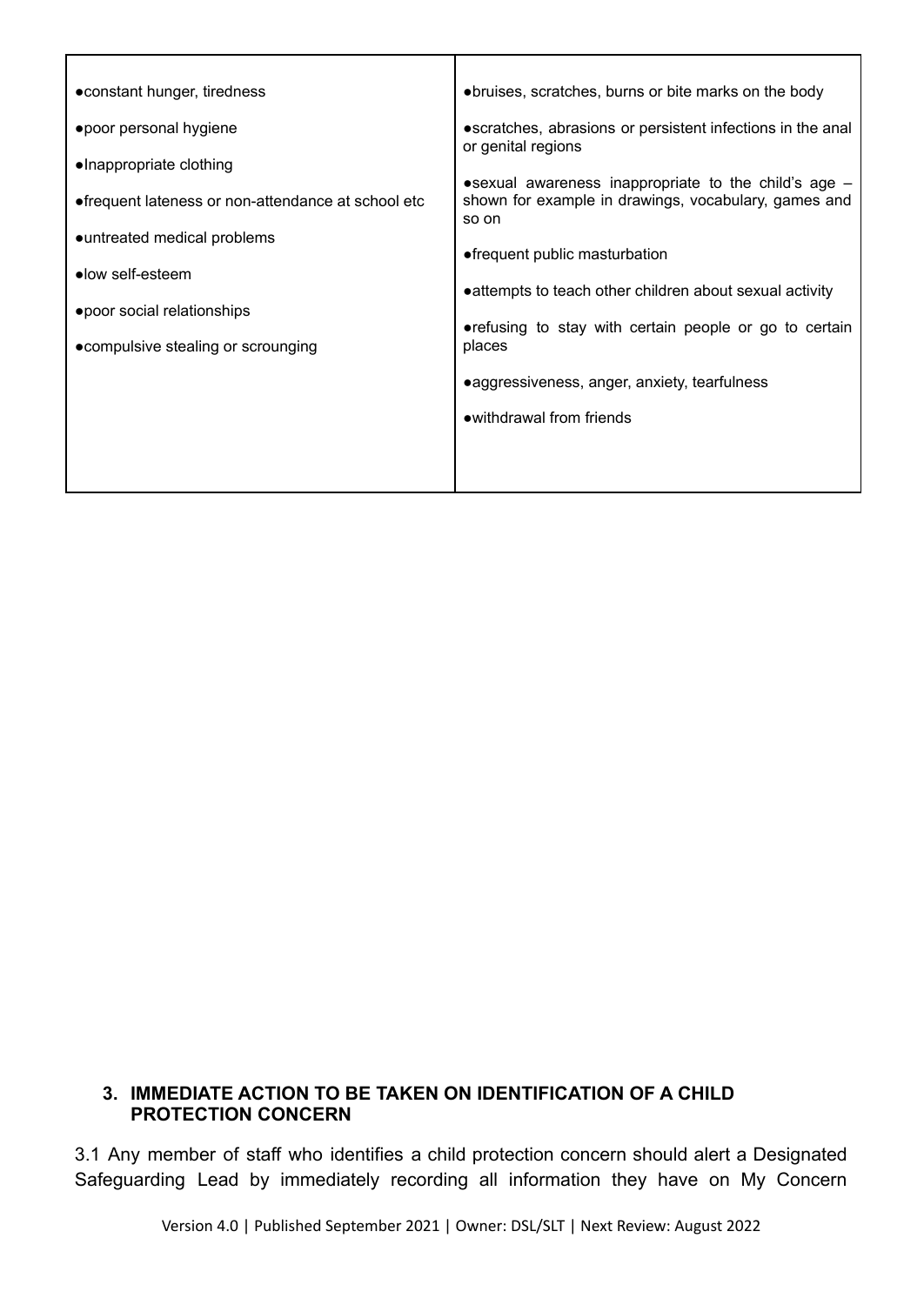electronic recording system. If there is an immediate risk of harm to the child the member of staff must find a DSL immediately in person to discuss the concern.

3.2 A DSL will 'read' the concern and assess (triage) the situation.

3.3 If a referral is to be made the Designated Safeguarding Lead will telephone the Request for Support Hub/MASH to make a verbal referral. The time of the referral and the name of the practitioner spoken to should be recorded in the 'actions' section on My Concern.

3.4 The identified concerns should be explained to the practitioner, giving as much information as possible. The practitioner should be asked for advice on any concerns about the immediate course of action, for example, if a child is in the school and the parent is due to collect them.

3.5 The Designated Safeguarding Lead will follow up the verbal referral with completion of a Multi-Agency Referral Form. The completed form will then be e mailed to the MASH on the same day if possible but no later than 24 hours after the verbal referral.

3.6 The consent of a parent/carer **is** required to make a child protection referral however, consent will **not** be sought only if:

- Doing so may increase the risk of significant harm to the child;
- May impede an investigation;
- It could result in undue delay which would not be in the child's best interest.

3.7 If the person making the referral is not the overall Designated Safeguarding Lead, they should inform them of the concern as soon as possible and pass relevant documentation to them. They will inform other staff on a 'need to know' basis.

3.8 The Designated Safeguarding Lead will monitor and review concerns along with updating My Concern as appropriate.

## **4. RESPONDING TO DISCLOSURE OR REPORTED ABUSE**

**4.1 Direct disclosure from a child**: In responding to direct disclosure of abuse from a child: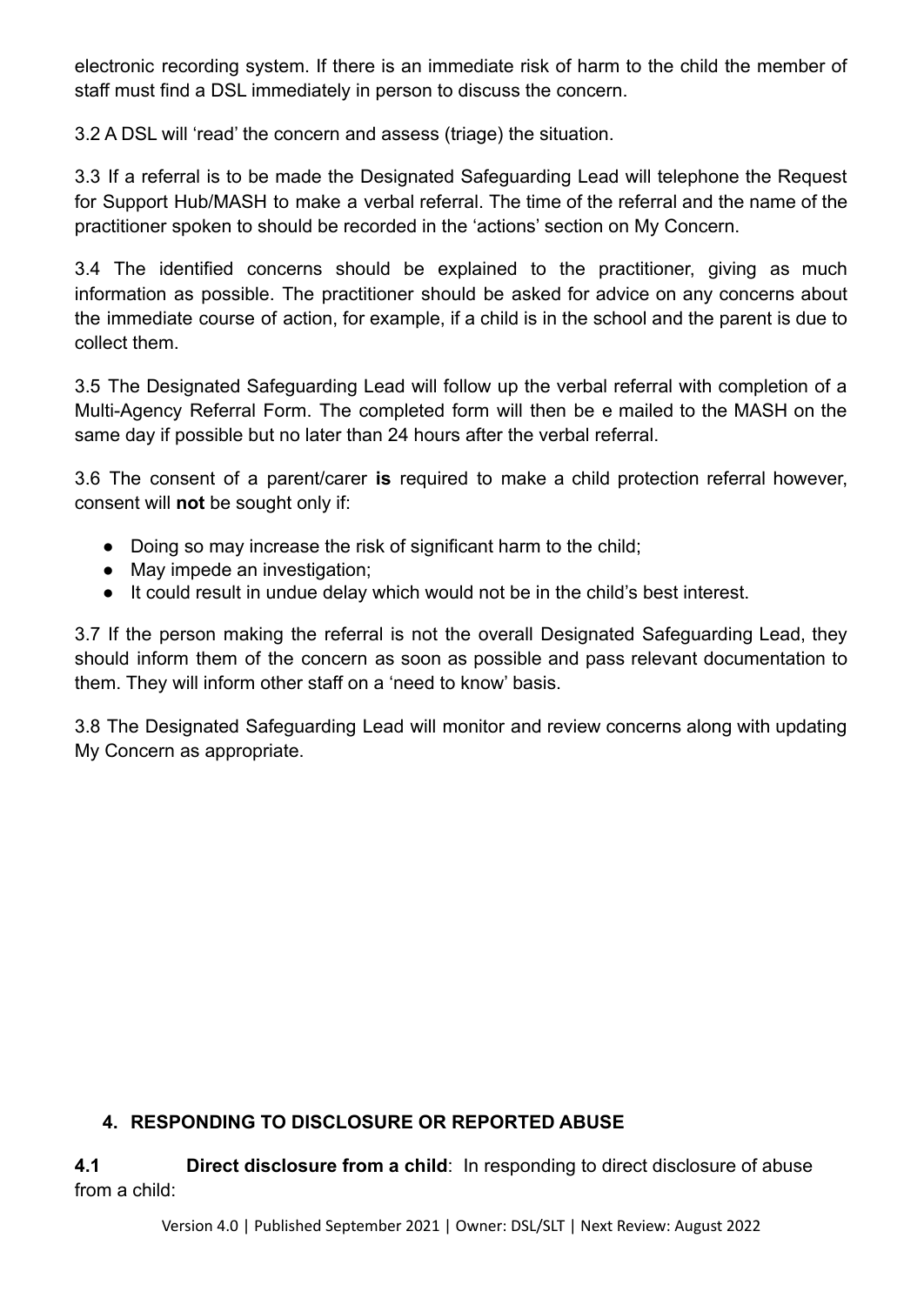#### **Remember**

- children may be afraid they will not be believed
- children may be afraid they will be blamed
- children may be afraid their family life will be disrupted.

### **Do**

- take the disclosure seriously
- tell the child that you believe her/him
- say that you are sorry that this has happened to her/him
- tell the child that it is not her/his fault
- say that you are glad she/he has told you
- say that to help her/him you are going to have to tell someone else
- keep an open mind
- allow the child to speak freely
- listen carefully to what you are told and record it accurately and factually as soon as possible
- $\bullet$  look after yourself disclosure will have a major effect on you talk to a DSL/Safeguarding Supervisor

### **Do not**

- ignore it
- deny the child's feelings or imply she/he is lying
- agree that it is a secret and you won't tell anyone else
- ask any questions that are not necessary
- ask leading questions or yes/no questions
- fish for information
- inflict your suspicions on the child

Children need to understand the extent and nature of their involvement in any subsequent decision making and planning, including the fact that ultimately decisions will be made in the light of all available information including theirs, that from their family and from all agencies involved.

## **4.2 Abuse Reported by a Third Party**

In responding to an allegation of abuse reported by a third party:

- listen carefully to the information given and record it on 'My Concern';
- ask the informer to contact the Children and Young People's Department; Social Care Division or the Police directly;
- if the informer is an adult (parent, relative, non-professional), tell them that they have a duty to refer to the Children and Young People's Department; Social Care Division;
- if the informer is a child, support the child in the process of contacting the Young People's Department; Social Care Division;
- if the informer is another professional, request that they make a direct referral to the Social Care Division following their agency's procedures. Ask the other professional to inform Baines' Designated Safeguarding Lead to confirm they have made a referral. If this confirmation is not received, contact the Social Care Division to check if a referral has been made. If this is not the case, consider whether to make the referral.

## **Allegations of Child Abuse by Staff, Supply Teachers or Volunteers/Students**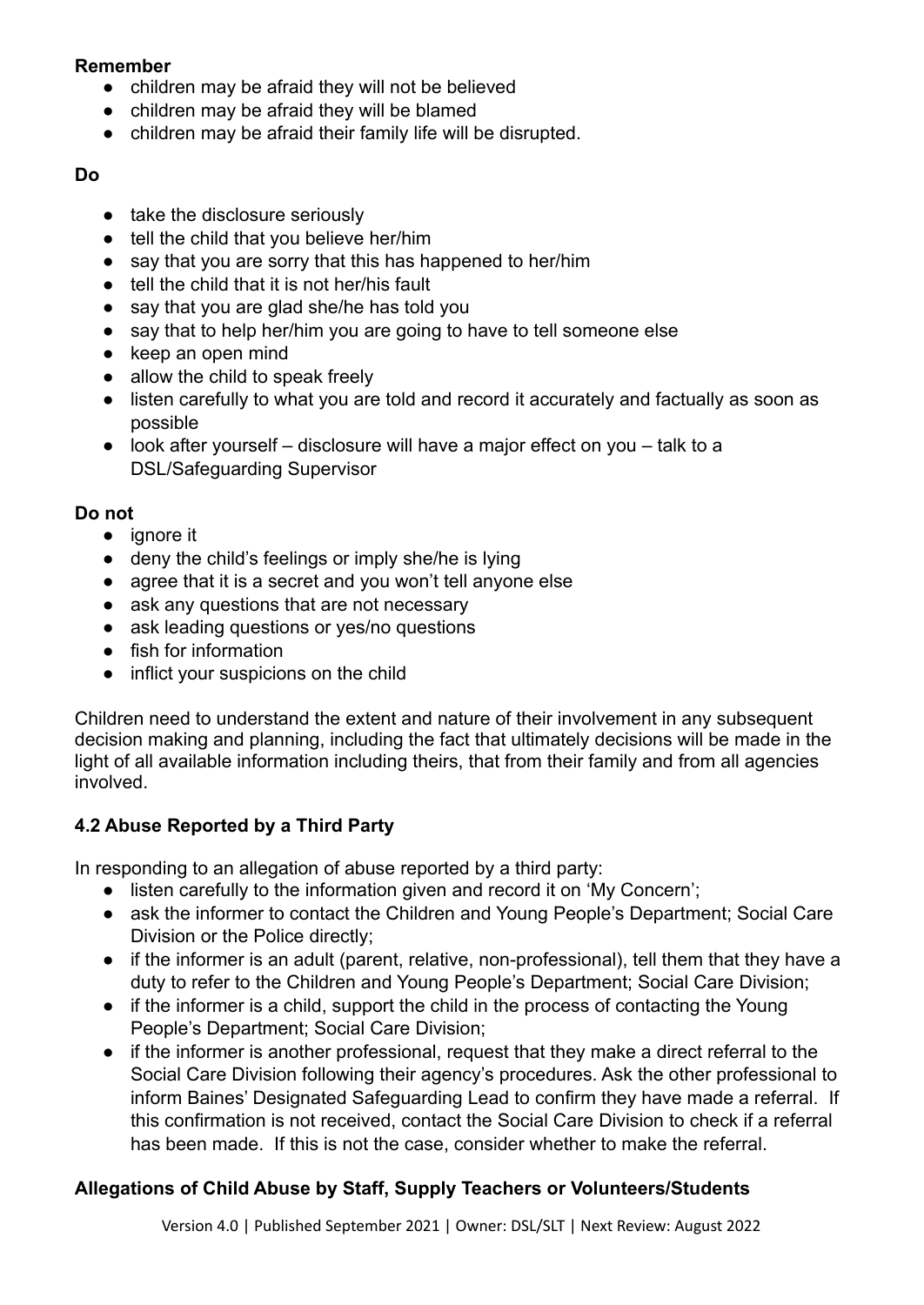**4.3.1 Internal** – Inform the Head teacher immediately. They will contact the Director of Education, LADO, Cidari LADO and the Chair of Governors. Together they will assess the situation and make the necessary referrals, including Cidari, Social Care Division, Police, OFSTED and Diocese. If the allegation is against the Head teacher the person raising the concern should contact the Chair of Governors, LADO, Cidari LADO or Director of Education and Children's Services who will meet and take the appropriate action.

**4.3.2 External** – complainants should be encouraged to go directly to the Social Care Division but if they are unwilling, all complaints must be referred to the Designated Safeguarding Lead who will then inform the Social Services Department

## *A FLOWCHART FOR WHAT TO DO IF YOU IDENTIFY CHILD PROTECTION CONCERNS*

Practitioner has concerns about the child's welfare

Practitioner discusses with Designated Safeguarding Lead: Nicola Sawyer (Deputy Head Teacher) or in their absence another authorised person;

Debi Rusling (Head Teacher) Alison Jacobs (Pastoral Lead) Rebecca Duckworth (Nursery Manager)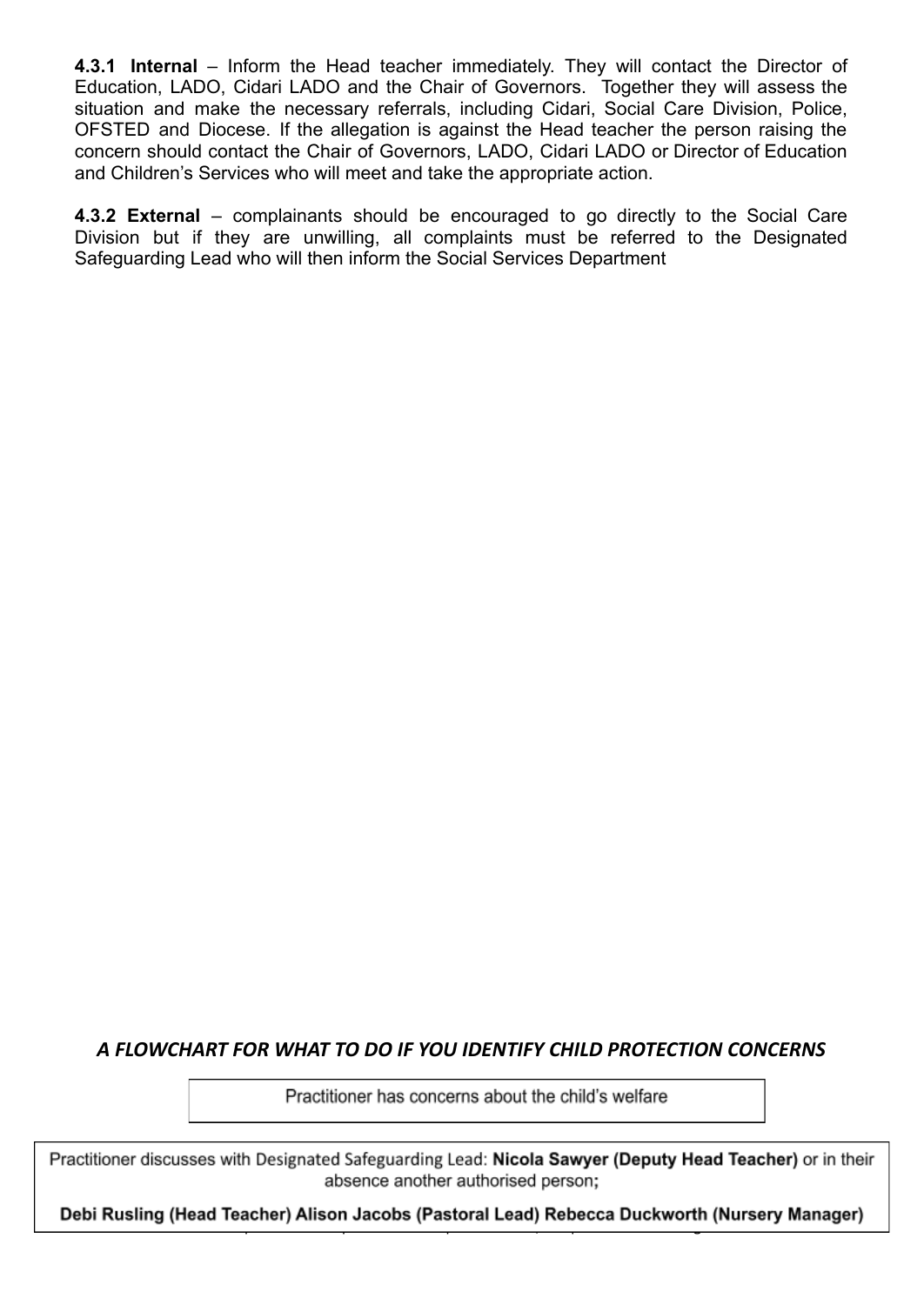Designated Safeguarding Leads should ask themselves: is the child currently in danger, or about to return to a situation of immediate danger or further harm?

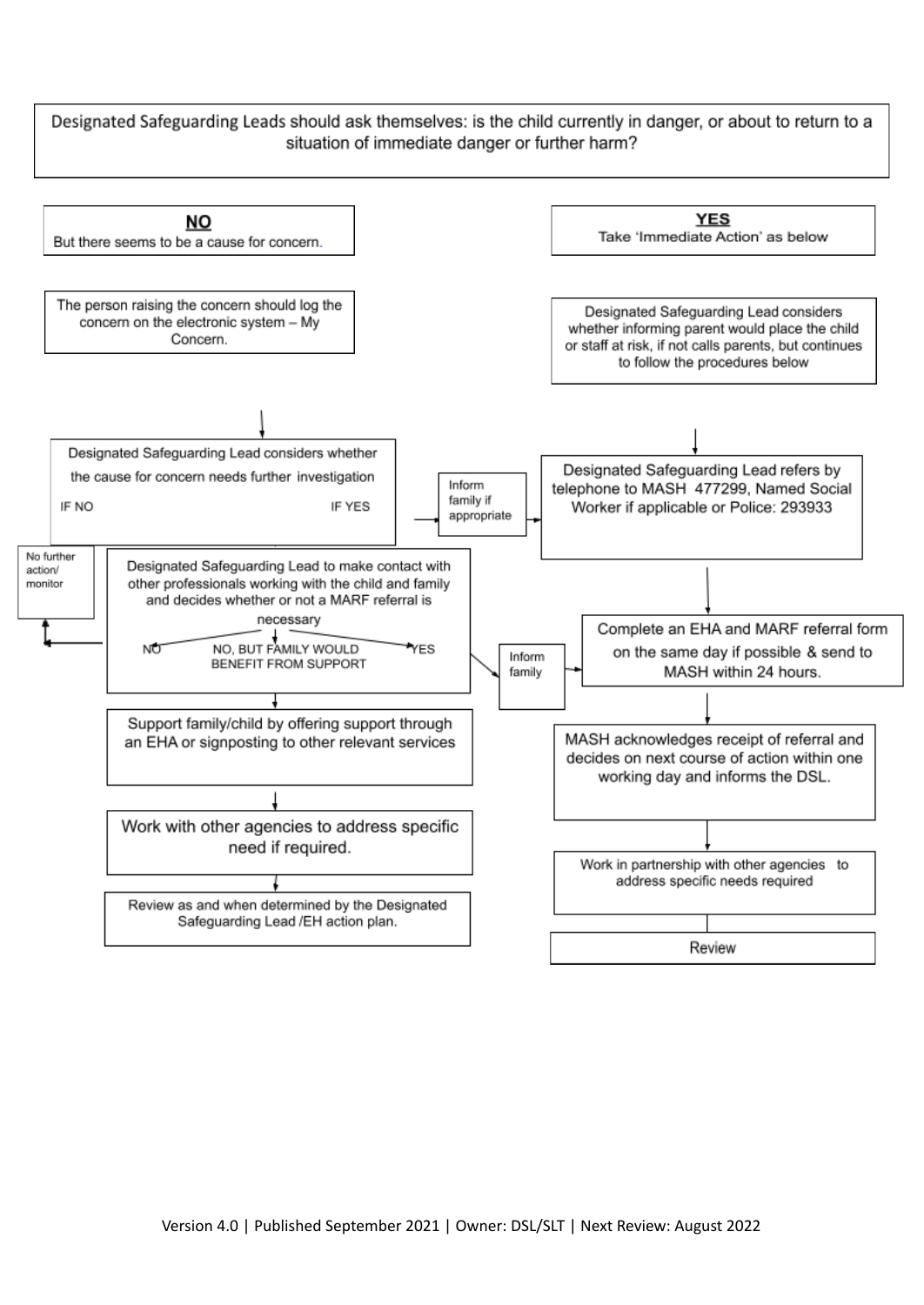## **Thresholds for Intervention**

### **(To be used with Blackpool's (Pan Lancs) Continuum of Need)**

#### **Level 4**

Children at risk of significant harm/or have suffered abuse and for whom there is continued risk.

Indicators include:

- Child in a household where parents/carers have mental health, substance dependency or domestic abuse issues which put the child at risk of significant harm.
- Persons identified as posing a risk to children identified as living in the house.
- The child's life is endangered.
- There is evidence of serious or significant injury or illness.
- The possibility of non-accidental injury.
- Evidence of gross neglect.
- Children who are persistently missing from home and who put themselves at significant risk.
- Actually homeless and no housing agency able or willing to assist.
- Unsanitary or dangerous home conditions.
- Sexual exploitation and/or abuse.
- Serious injury/harm/abuse to self or other.
- Seriously challenging behaviour.
- A child abandoned.
- Life threatening drug abuse.
- Trafficked child.
- Risk of long-term psychological damage/deprivation.
- Significant impairment of physical/emotional development.
- Damaging history of separations.
- Children at risk of forced marriage.
- Children who abuse other children.

#### **Level 3**

Children whose vulnerability is such that they are unlikely to reach or maintain a satisfactory level of health or development.

Indicators include:

- Children with disabilities.
- Children with high level needs whose parents, for whatever reason, are unable to meet those needs.
- Children from families where there has been one serious or several significant instances of domestic violence.
- Children where an Early Help Action Plan has no significant impact.
- Children who have been subject to a CP Plan, or who have been previously looked after where there are new/further concerns.
- Children with high level/ un-assessed needs whose parents have a history of non-engagement with services, or fail to recognise concerns of professionals.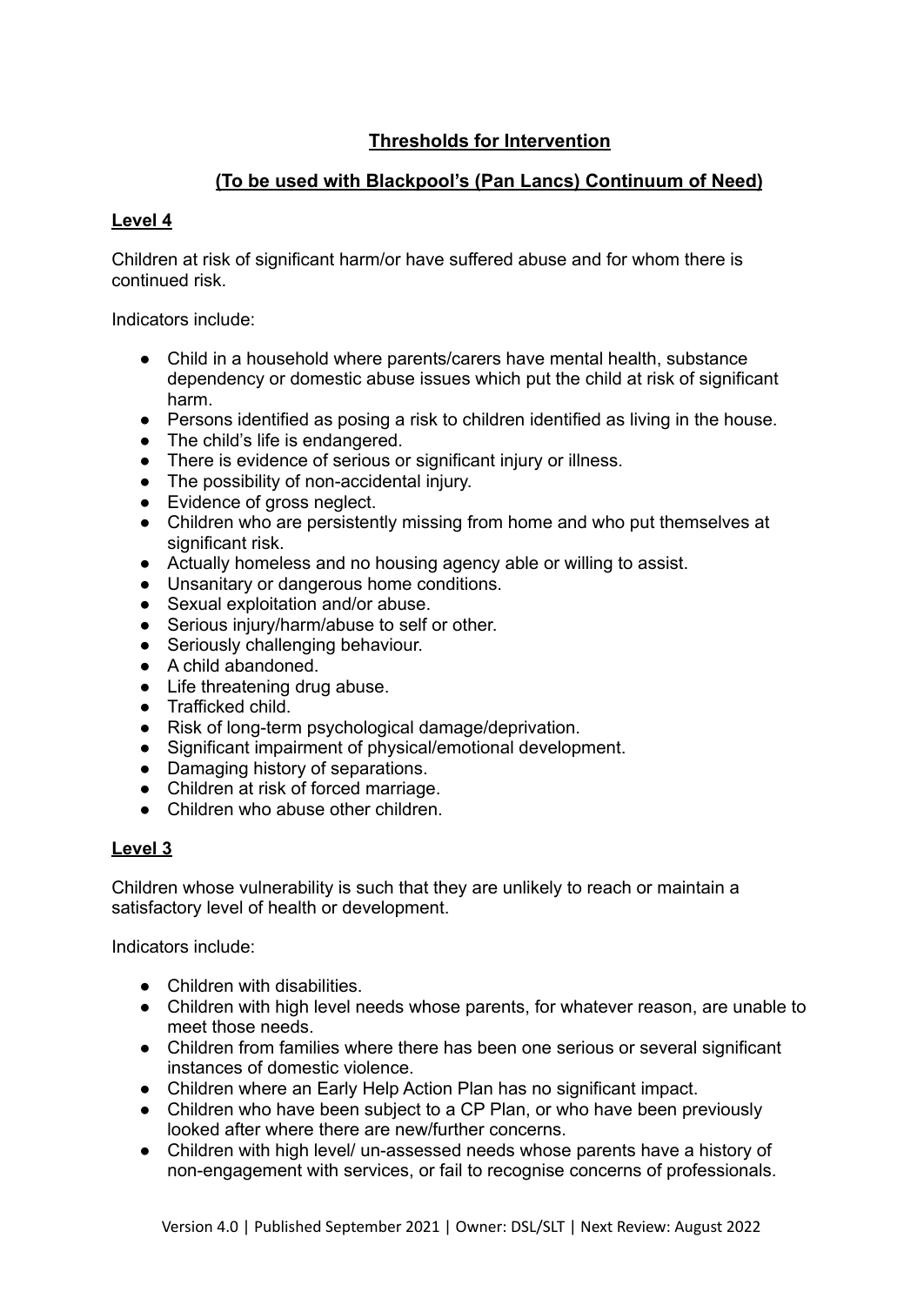- Pregnant women where the safety of the unborn child might be compromised.
- Children in families experiencing a crisis that is likely to result on a breakdown of care arrangements.
- Persistent and serious offending.
- Unaccompanied asylum seekers.
- Children who are persistently going missing from home.
- Children with a significant emotional and or behavioural disorder.
- Young carers.
- Children with chronic absence from school.
- Children in families without permanent accommodation.
- Children with chronic ill health/terminal illness.
- Children involved in substance misuse.
- Children in households where parenting is compromised as a consequence of parental discord, mental health, substance misuse or domestic abuse, although child's needs are not at a high level.
- Children and young people involved in acrimonious contact/residence disputes.
- Children who are experiencing adverse effects from bullying.

#### **Level 2**

Disadvantaged children who would benefit from extra help – to make the best life chances. Services operating at a preventative level.

Indicators include:

- Parents unable to secure some aspects of health or development; poor health; poor school attendance.
- Inappropriate age related behaviour, which is difficult to handle.
- Inhibited/restricted development opportunities in own home and community.
- Demands of caring for another person undermining aspects of health and development.
- Poor standard of physical care or health causing concern; unhealthy diet; unsatisfactory accommodation.
- Insufficient stimulation to achieve full potential; no opportunities to play with other children; experiencing difficulties in relationship with peers.
- Scape-goating or victimisation causing emotional harm including continual/regular periods of stress, conflict, tension causing instability and insecurity in relationships; absence of appropriate stimulation.
- Relationships strained; normal health and development constrained by environmental circumstances and/or limited play opportunities.

#### **Level 1**

All children within the borough and who are routinely in receipt of community services. Assumes backdrop of universal Education and Health services